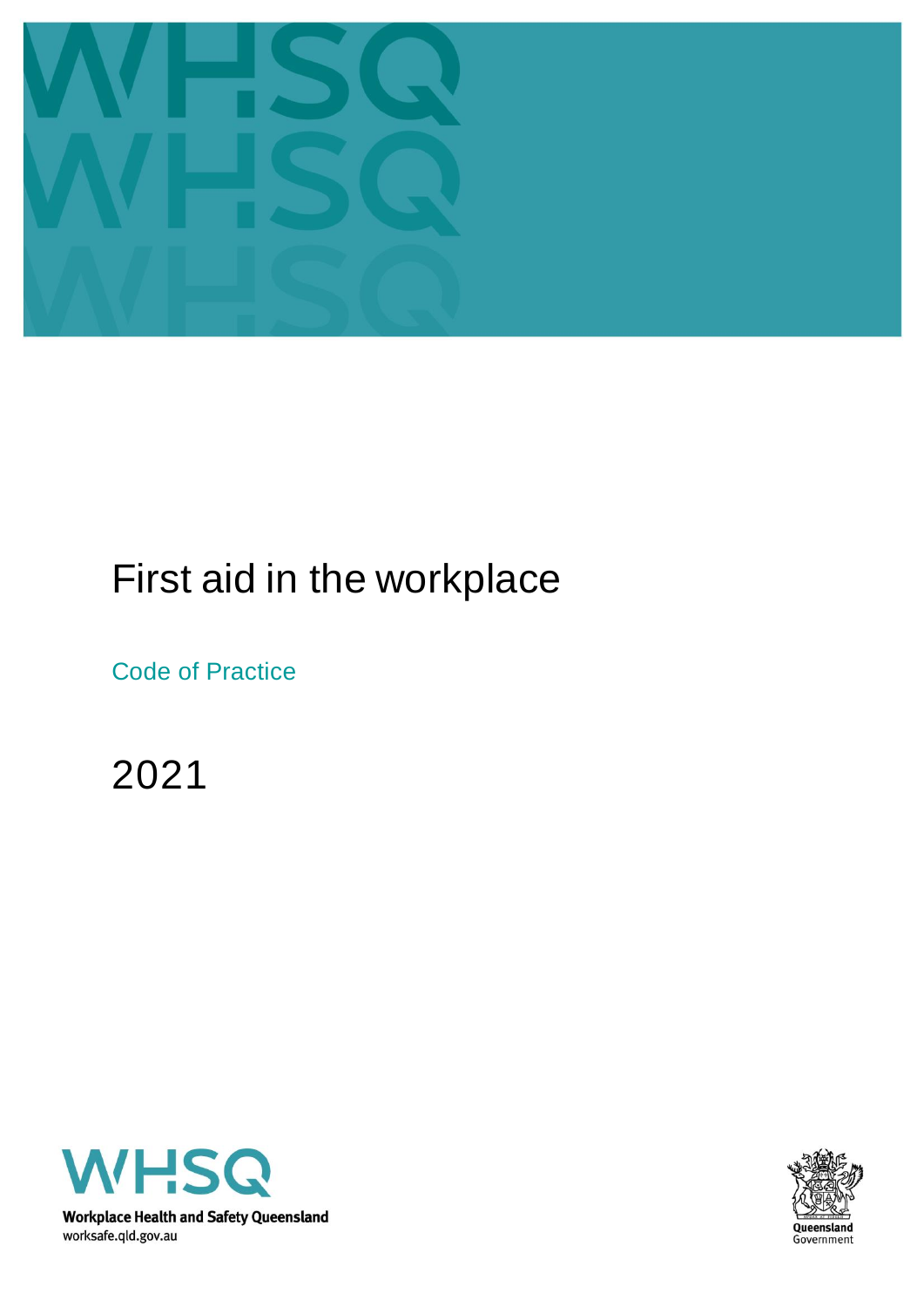PN12655

#### **ISBN Creative Commons**

This copyright work is licensed under a Creative Commons Attribution-Noncommercial 4.0 International licence. To view a copy of this licence, visit creativecommons.org/licenses. In essence, you are free to copy, communicate and adapt the work for non-commercial purposes, as long as you attribute the work to Safe Work Australia and abide by the other licence terms.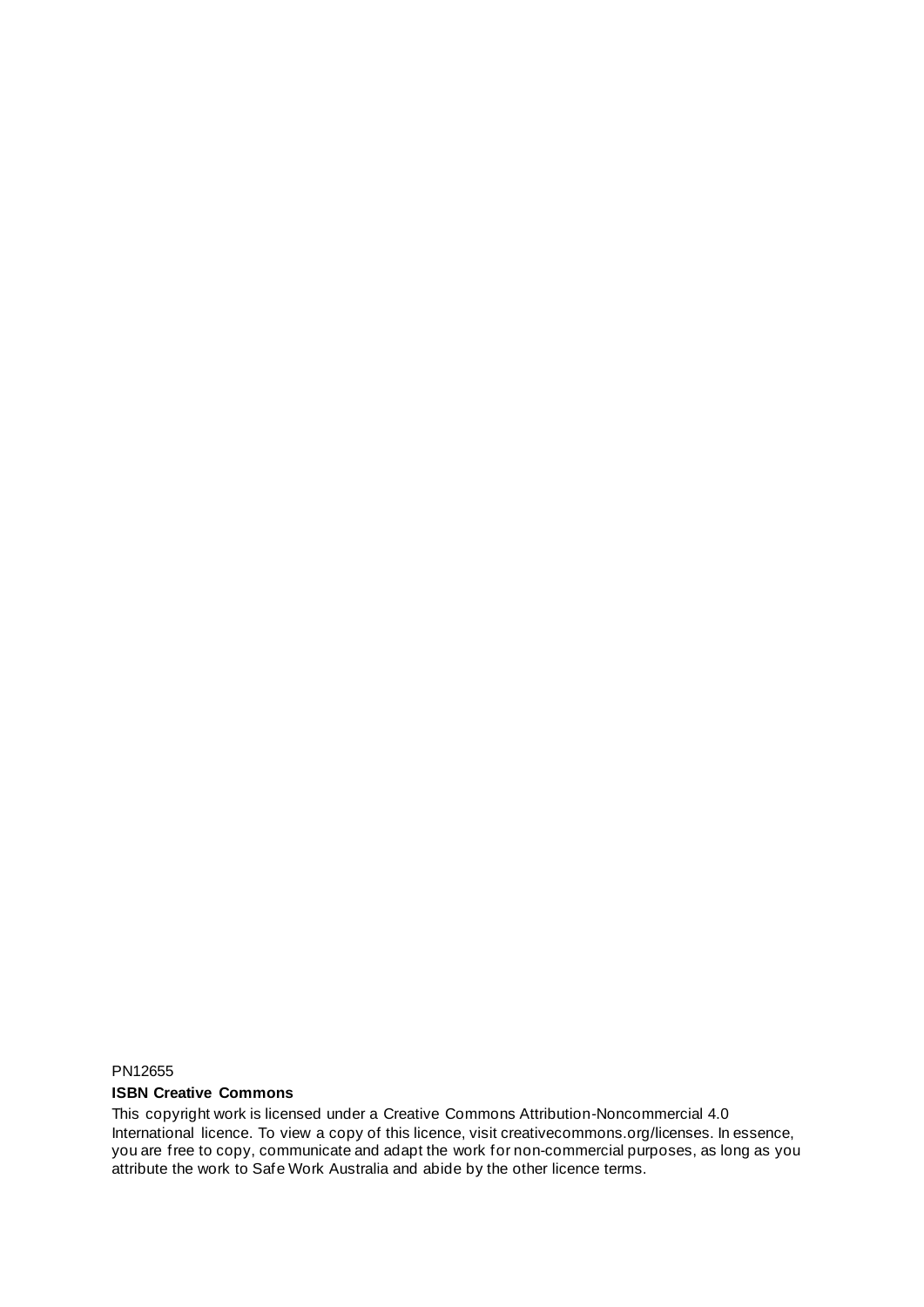# Contents

|  | 1.1<br>1.2                                                                                |  |  |
|--|-------------------------------------------------------------------------------------------|--|--|
|  | 2.1<br>2.2<br>The number and composition of workers and others at the workplace 11<br>2.3 |  |  |
|  | 3.1<br>3.2<br>3.3<br>3.4<br>3.5<br>3.6<br>3.7<br>3.8                                      |  |  |
|  |                                                                                           |  |  |
|  |                                                                                           |  |  |
|  |                                                                                           |  |  |
|  | Nature of the work being carried out and the nature of the hazards at the workplace 27    |  |  |
|  |                                                                                           |  |  |
|  |                                                                                           |  |  |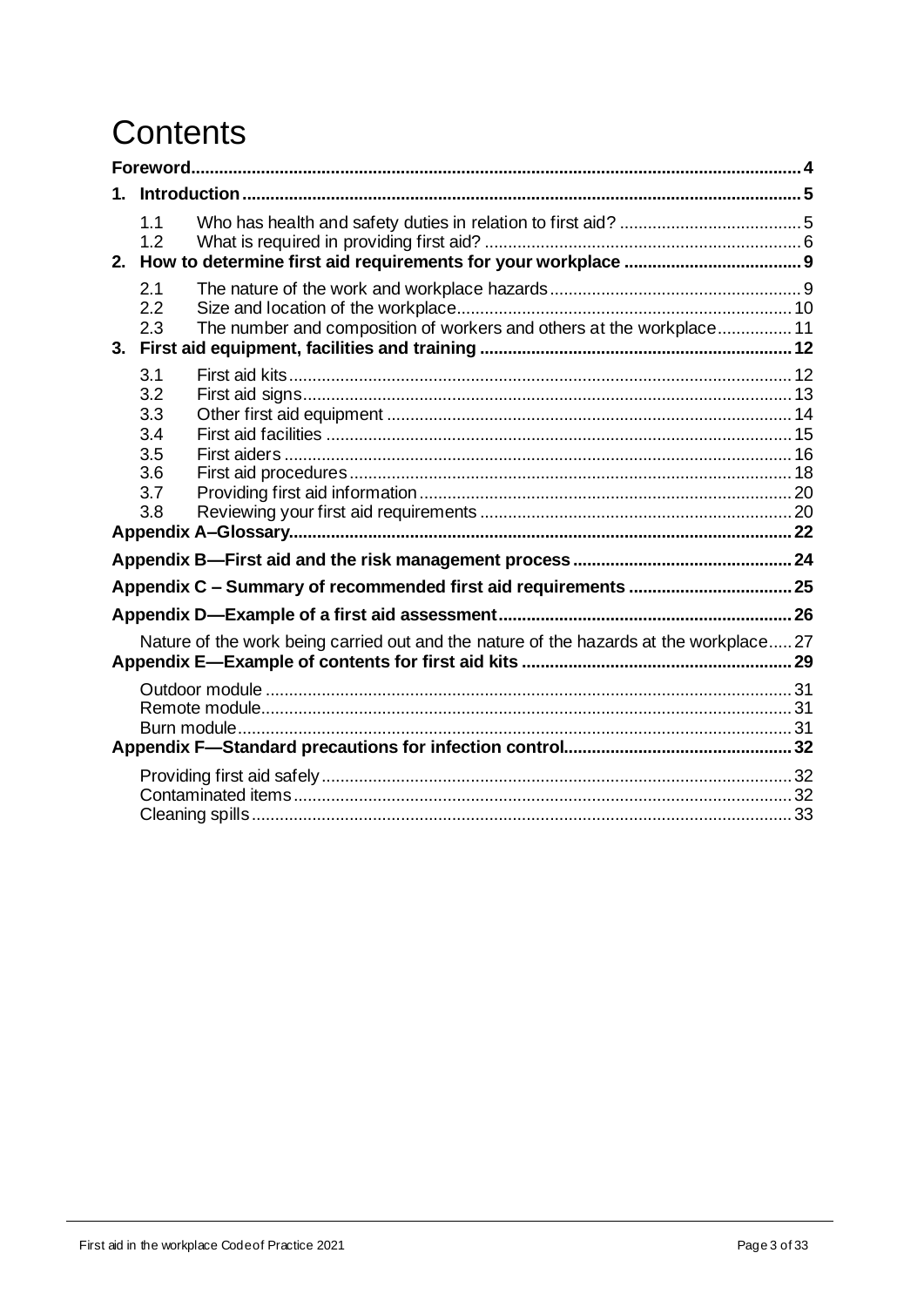# <span id="page-3-0"></span>Foreword

This Code of Practice on first aid in the workplace is an approved code of practice under section 274 of the *[Work Health and Safety Act](https://www.safeworkaustralia.gov.au/doc/model-work-health-and-safety-act) 2011* (the WHS Act).

An approved code of practice is a practical guide to achieving the standards of health, safety and welfare required under the WHS Act and the Work Health and Safety Regulation 2011 (the WHS Regulation).

**Under section 26A of the WHS Act duty holders must comply with an approved code of practice or follow another method, such as a technical or industry standard, if it provides an equivalent or higher standard of work health and safety than the standard required in this code.** 

A code of practice applies to anyone who has a duty of care in the circumstances described in the code. In most cases, following an approved code of practice would achieve compliance with the health and safety duties in the WHS Act, in relation to the subject matter of the code. Like regulations, codes of practice deal with particular issues and do not cover all hazards or risks that may arise. The health and safety duties require duty holders to consider all risks associated with work, not only those for which regulations and codes of practice exist.

Codes of practice are admissible in court proceedings under the WHS Act and WHS Regulation. Courts may regard a code of practice as evidence of what is known about a hazard, risk or control and may rely on the code in determining what is reasonably practicable in the circumstances to which the code relates.

An inspector may refer to an approved code of practice when issuing an improvement or prohibition notice. This may include issuing an improvement notice for failure to comply with a code of practice where equivalent or higher standards of work health and safety have not been demonstrated.

## Scope and application

This code is intended to be read by a person conducting a business or undertaking (PCBU). It provides practical guidance to PCBUs on how to effectively provide first aid in the workplace. It includes information on first aid kits, procedures, facilities and training for first aiders.

This code may be a useful reference for other persons interested in the duties under the WHS Act and WHS Regulation.

This Code applies to all types of work and all workplaces covered by the WHS Act.

### How to use this Code of Practice

This code includes references to legal requirements under the WHS Act and WHS Regulation. These are included for convenience only and should not be relied on in place of the full text of the WHS Act or WHS Regulation. The words 'must', 'requires' or 'mandatory' indicate a legal requirement exists that must be complied with.

The word 'should' is used in this Code to indicate a recommended course of action, while 'may' is used to indicate an optional course of action.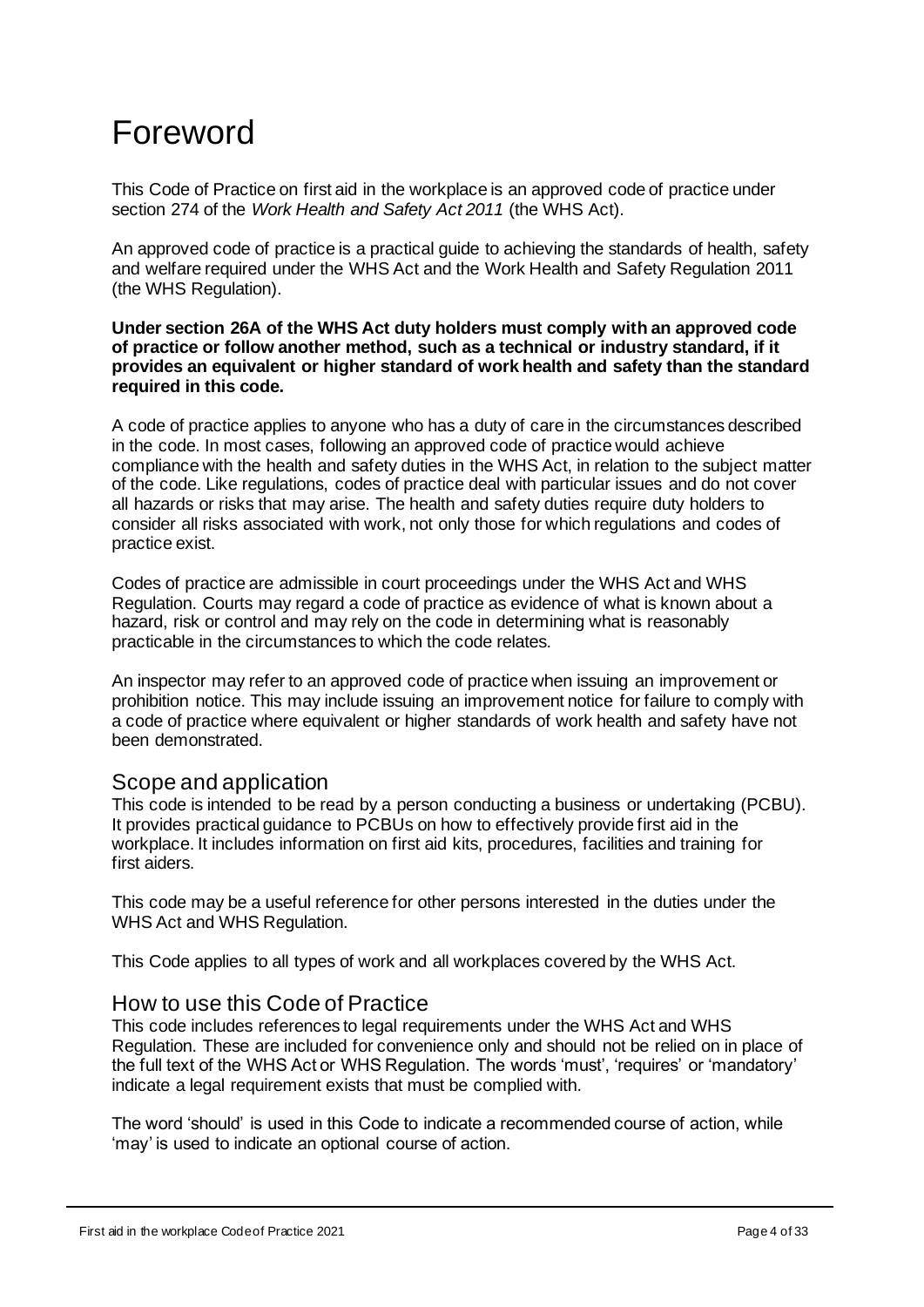# <span id="page-4-0"></span>1. Introduction

Providing immediate and effective first aid to workers or others who have been injured or become ill at the workplace may reduce the severity of the injury or illness. In some cases it could mean the difference between life and death.

# <span id="page-4-1"></span>1.1 Who has health and safety duties in relation to first aid?

Duty holders who have a role in first aid include:

- persons conducting a business or undertaking (PCBUs)
- designers, manufacturers, importers, suppliers and installers of plant, substances or structures
- officers.

Workers and other persons at the workplace also have duties under the WHS Act, such as the duty to take reasonable care for their own health and safety at the workplace. A person can have more than one duty and more than one person can have the same duty at the same time.

Early consultation and identification of risks can allow for more options to eliminate or minimise risks and reduce the associated costs.

### Person conducting a business or undertaking (PCBU)

PCBUs have the primary duty under the WHS Act. In general terms this duty requires PCBUs to ensure, so far as is reasonably practicable, that workers and other persons are not exposed to health and safety risks arising from the business or undertaking.

#### **WHS Regulation section 42**

Duty to provide first aid

A PCBU must ensure:

- provision of first aid equipment
- each worker at the workplace has access to the equipment
- access to facilities for administering first aid
- an adequate number of workers are trained to administer first aid, or workers have access to an adequate number of other people who have been trained to administer first aid (see [section 3.5](#page-15-0) of this Code).

A PCBU may not need to provide first aid equipment or facilities if these are already provided by another duty holder at the workplace and they are adequate and easily accessible at the times the workers carry out work.

## Designers, manufacturers, importers and suppliers of plant, substances or structures

#### **WHS Act Part 2 Division 3**

Further duties of persons conducting businesses or undertakings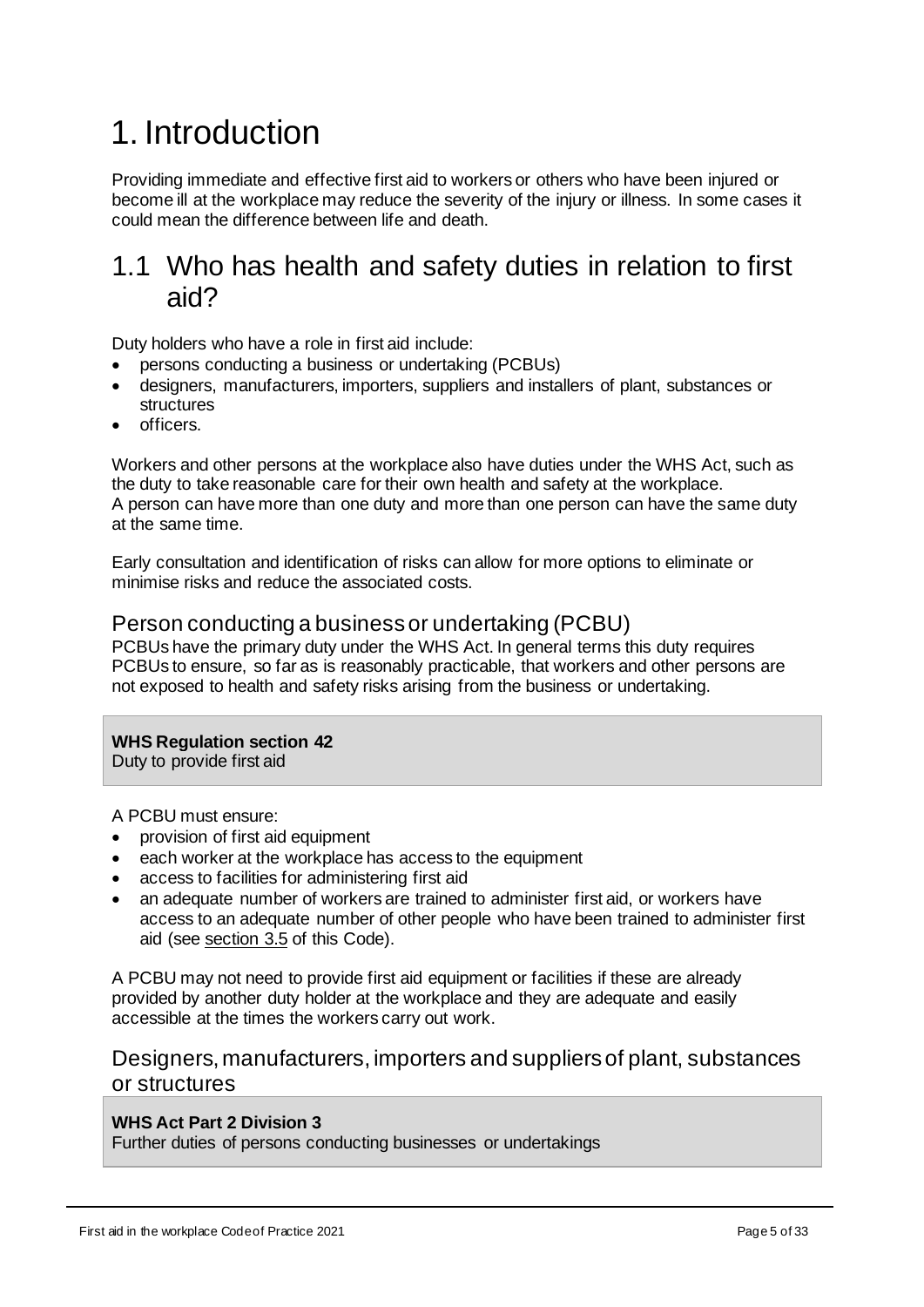Designers, manufacturers, importers and suppliers of plant or substances or structures used in the workplace must ensure, so far as is reasonably practicable, the plant, substance or structure they design, manufacture, import or supply is without risks to health and safety. This duty includes carrying out testing and analysis as well as providing specific information about the plant or substance.

To assist in meeting these duties, the WHS Regulation require:

- manufacturers to consult with designers of the plant
- importers to consult with designers and manufacturers of plant
- the person who commissions construction work to consult with the designer of the structure.

### **Officers**

**WHS Act section 27** Duty of officers

Officers, for example company directors, have a duty to exercise due diligence to ensure the PCBU complies with the WHS Act and WHS Regulation. This includes taking reasonable steps to ensure the business or undertaking has and uses appropriate processes for complying with the duty to provide first aid.

#### **Workers**

**WHS Act section 28** Duties of workers

Workers have a duty to take reasonable care for their own health and safety and to not adversely affect the health and safety of other persons. Workers must comply with reasonable instructions, as far as they are reasonably able, and cooperate with reasonable health and safety policies or procedures, that have been notified to workers, for example procedures for first aid and for reporting injuries and illnesses.

#### Other persons in the workplace

**WHS Act section 29** Duties of other persons at the workplace

Other persons at the workplace, like visitors, must take reasonable care for their own health and safety and must take care not to adversely affect other people's health and safety. They must comply, so far as they are reasonably able, with reasonable instructions given by the PCBU to allow that person to comply with the WHS Act.

# <span id="page-5-0"></span>1.2 What is required in providing first aid?

First aid requirements will vary from one workplace to the next, depending on the nature of the work, the types of hazards, the workplace size and location, as well as the number of people at the workplace. These factors must be taken into account when deciding what first aid arrangements are provided.

This Code provides information on using a risk management approach to tailor first aid to suit the circumstances of your workplace, while also providing guidance on the number of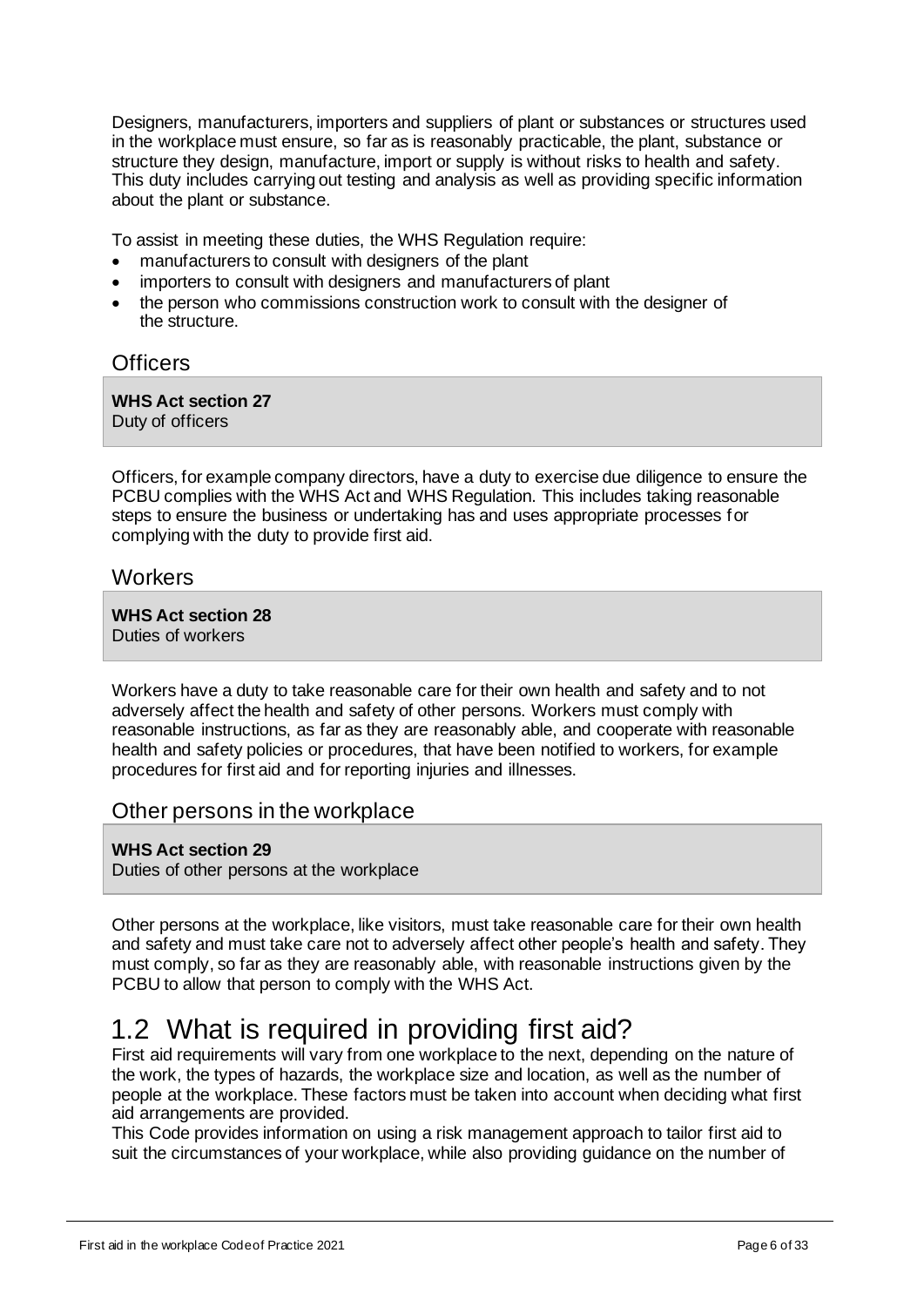first aid kits, their contents and the number of trained first aiders appropriate for some types of workplaces.

The risk management approach involves the following four steps, summarised in [Appendix](#page-23-0) B:

- identifying hazards that could result in work-related injury or illness
- assessing the type, severity and likelihood of injuries and illness
- providing the appropriate first aid equipment, facilities and training
- reviewing your first aid requirements on a regular basis or as circumstances change.

Guidance on the general risk management process is available in the How to manage work health and safety risks Code of Practice.

#### Consulting workers

**WHS Act section 47** Duty to consult workers

A PCBU must consult, so far as is reasonably practicable, with workers who carry out work for the business or undertaking and who are (or are likely to be) directly affected by a health and safety matter.

This duty to consult is based on the recognition that worker input and participation improves decision-making about health and safety matters.

The broad definition of a 'worker' under the WHS Act means a PCBU must consult, so far as is reasonably practicable, with contractors and subcontractors and their employees, on-hire workers, outworkers, apprentices, trainees, work experience students, volunteers and other people who are working for the PCBU and who are, or are likely to be, directly affected by a health and safety matter.

Workers are entitled to take part in consultations and to be represented in consultations by a health and safety representative who has been elected to represent their work group.

**WHS Act section 48**  Nature of consultation

If the workers are represented by a health and safety representative, the consultation must involve that representative.

You must consult your workers when making decisions about what equipment and facilities are needed for administering first aid. Consultation should include:

- the number, location and contents of first aid kits and other equipment
- the type of first aid facilities that may be needed
- first aid procedures
- the number of first aiders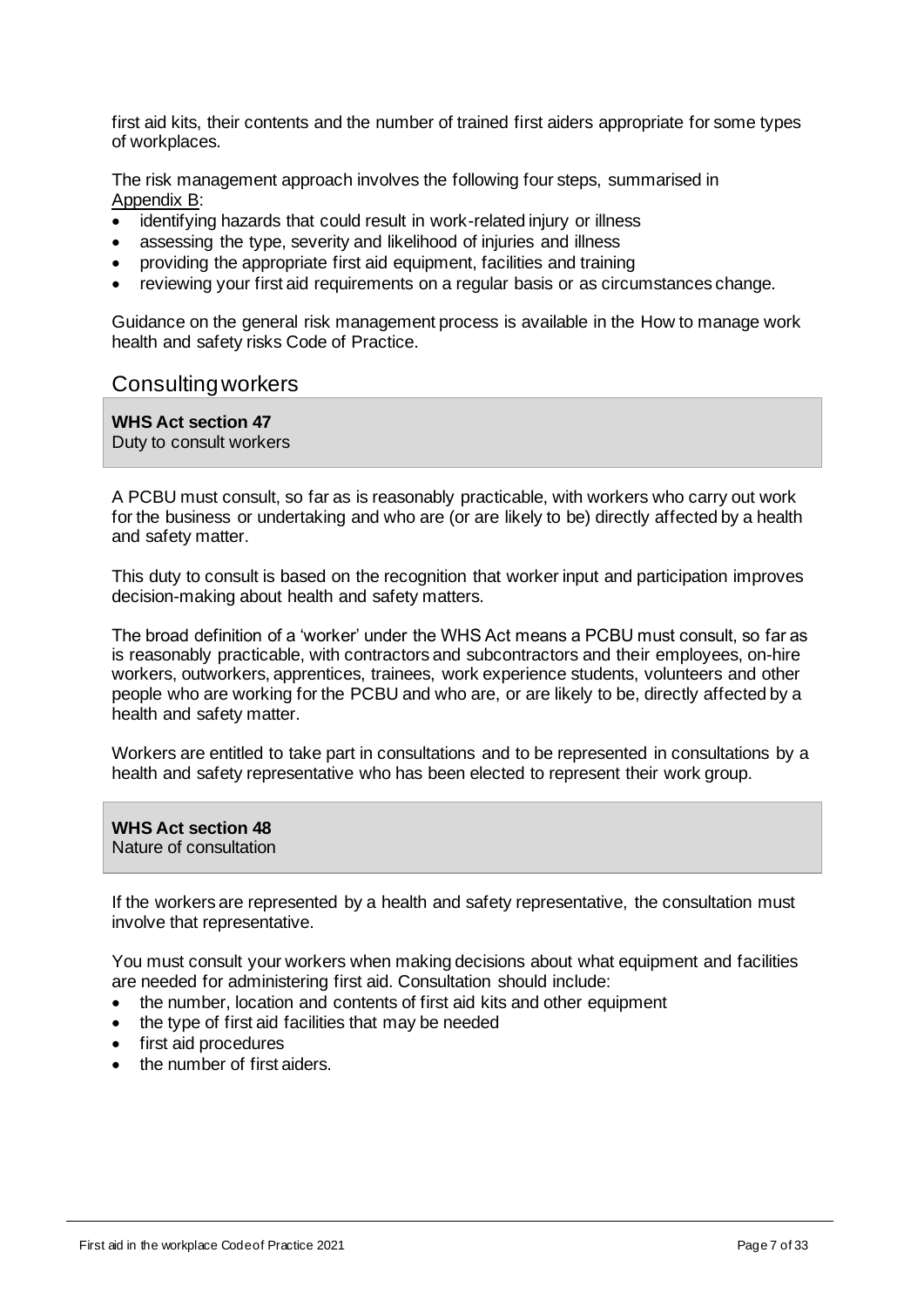## Consulting, cooperating and coordinating activities with other duty holders

#### **WHS Act section 46**

Duty to consult with other duty holders

The WHS Act requires a PCBU to consult, cooperate and coordinate activities with all other persons who have a work health or safety duty in relation to the same matter, so far as is reasonably practicable.

There is often more than one business or undertaking with responsibility for the same health and safety matters, either because they are involved in the same activities or share the same workplace.

In these situations, each duty holder should exchange information to find out who is doing what and work together in a cooperative and coordinated way.

For example, if a PCBU provides labour hire workers as part of its business, both it and the host business have a duty of care. In these situations, the duty holder must discuss the hazards and risks associated with the work and ensure the host business has appropriate first aid arrangements the workers can access.

If the workplace is shared with other businesses that have first aiders, the PCBU may be able to ensure its workers have access to these first aiders instead of training their own workers. In these circumstances, it will be necessary to:

- consult the other business operators to work out what first aid arrangements are needed
- cooperate with each other in sharing first aid equipment and facilities
- coordinate access to the first aiders.

Further guidance on consultation is available in the Work health and safety consultation, cooperation and coordination Code of Practice.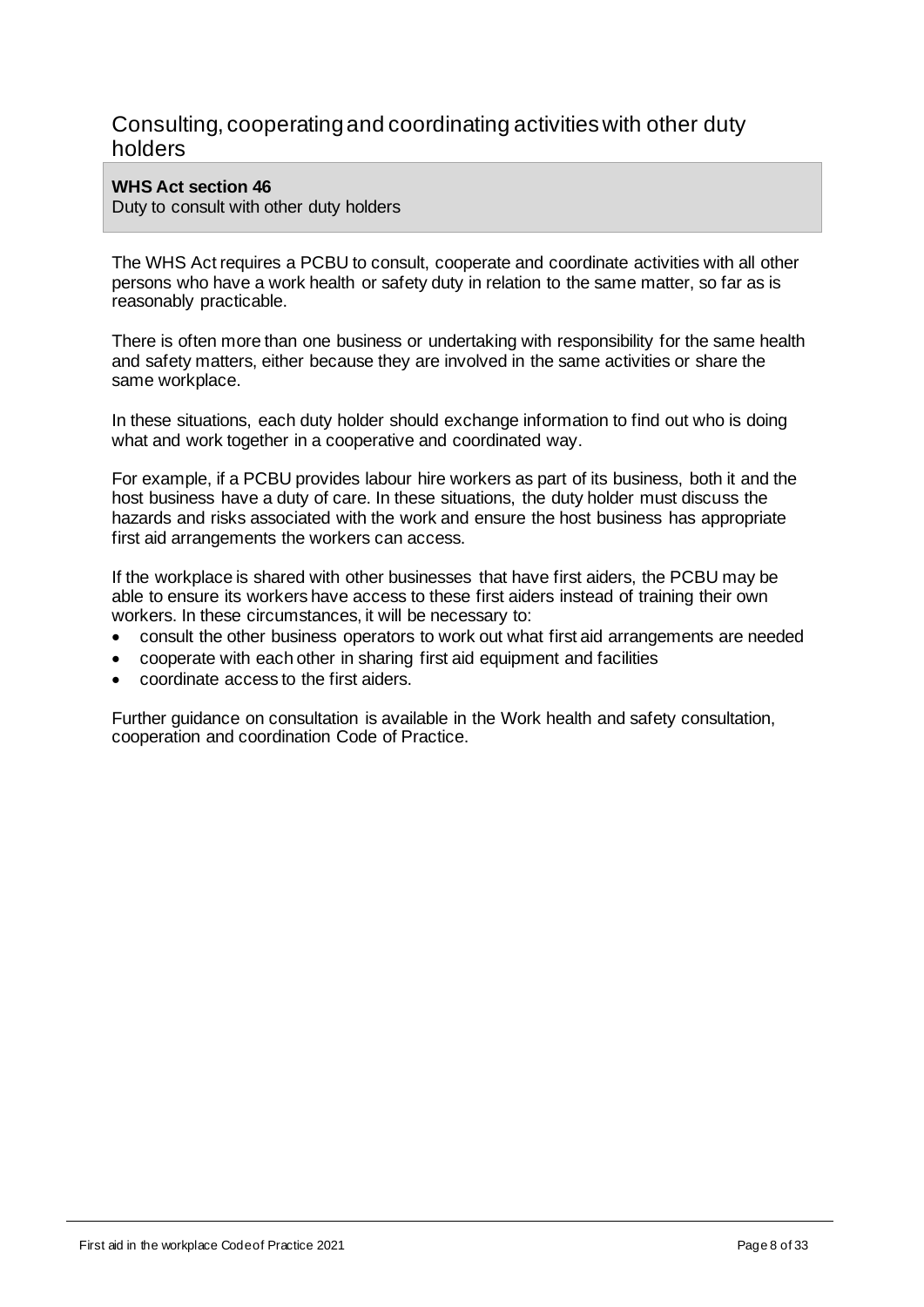# <span id="page-8-0"></span>2. How to determine first aid requirements for your workplace

**WHS Regulation section 42(3)**

Duty to provide first aid

To meet your duty as a person conducting a business or undertaking (PCBU) to provide access to first aid equipment, facilities and trained first aiders you must have regard to all relevant matters, including the following:

- the nature of the work being carried out at the workplace
- the nature of the hazards at the workplace
- the size and location of the workplace
- the number and composition of the workers and other persons at the workplace.

[Appendix C](#page-24-0) summarises the requirements for first aid kits, first aiders and first aid rooms.

# <span id="page-8-1"></span>2.1 The nature of the work and workplace hazards

Certain work environments have greater risk of injury and illness due to the nature of work being carried out and the nature of the hazards at the workplace. For example, workers in factories, motor vehicle workshops and forestry operations are at greater risk of injury requiring immediate medical treatment than workers in offices or libraries. These workplaces will therefore require different first aid arrangements.

| <b>Hazard</b>                                             | <b>Potential harm</b>                                                                                                                                                                                                                                                                        |  |  |
|-----------------------------------------------------------|----------------------------------------------------------------------------------------------------------------------------------------------------------------------------------------------------------------------------------------------------------------------------------------------|--|--|
| <b>Manual tasks</b>                                       | Overexertion can cause muscular strain.                                                                                                                                                                                                                                                      |  |  |
| Working at height or<br>on uneven or<br>slippery surfaces | Slips, trips and falls can cause fractures, bruises, lacerations, dislocations,<br>concussion.                                                                                                                                                                                               |  |  |
| <b>Electricity</b>                                        | Potential ignition source-could cause injuries from fire. Exposure to live<br>electrical wires can cause shock, burns and cardiac arrest.                                                                                                                                                    |  |  |
| Machinery and<br>equipment                                | Being hit by moving vehicles, or being caught by moving parts of<br>machinery can cause fractures, amputation, bruises, lacerations,<br>dislocations.                                                                                                                                        |  |  |
| <b>Hazardous</b><br>chemicals                             | Toxic or corrosive chemicals may be inhaled or may contact skin or eyes<br>causing poisoning, chemical burns, irritation.<br>Flammable chemicals could result in injuries from fire or explosion.                                                                                            |  |  |
| <b>Extreme</b><br>temperatures                            | Hot surfaces and materials can cause burns.<br>Working in extreme heat can cause heat-related illness. It can also<br>increase risks by reducing concentration and increasing fatigue and<br>chemical uptake into the body.<br>Exposure to extreme cold can cause hypothermia and frostbite. |  |  |
| Radiation                                                 | Welding arc flashes, ionising radiation and lasers can cause burns.<br>Ultraviolet (UV) radiation from the sun can cause sunburn, skin cancers<br>and eye damage.                                                                                                                            |  |  |

**Table 1** Injuries associated with common workplace hazards that may require first aid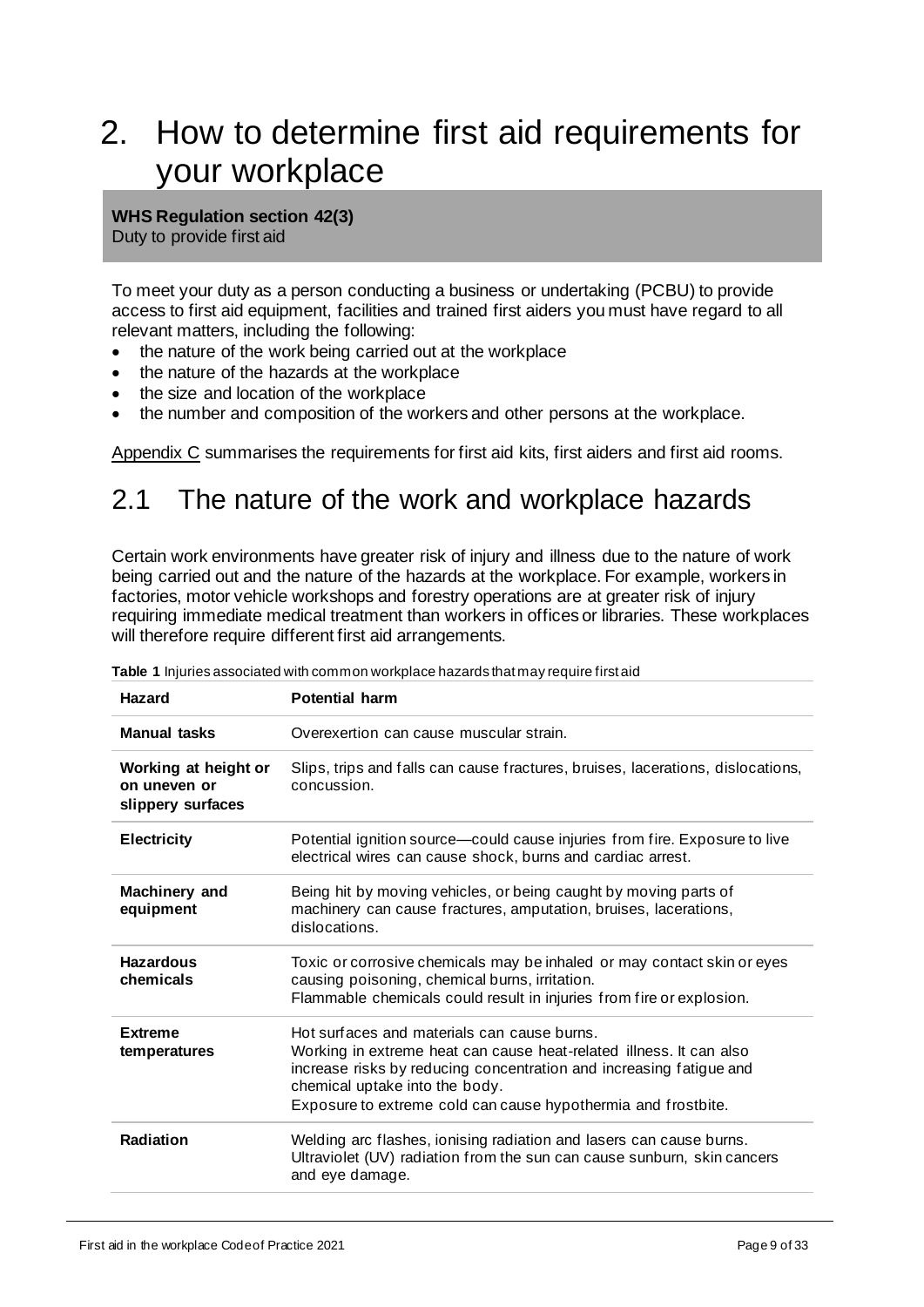| Hazard<br><b>Potential harm</b> |                                                                                                               |
|---------------------------------|---------------------------------------------------------------------------------------------------------------|
| <b>Violence</b>                 | Behaviours including intimidation and physical assault can cause both<br>physical and psychological injuries. |
| <b>Biological</b>               | Infection, allergic reactions                                                                                 |
| <b>Animals</b>                  | Bites, stings, kicks, crush injuries, scratches                                                               |

Records of injuries, illnesses, 'near miss' incidents and other information will be useful when making decisions about first aid requirements.

You should check the safety data sheets (SDS) for hazardous chemicals handled, used or stored at your workplace. The SDS provides information about the chemical, possible health effects, controls that may be used to reduce exposure and first aid requirements.

Under the WHS Regulation suppliers of hazardous chemicals must provide the current SDS to a person at the workplace if the person asks for it.

# <span id="page-9-0"></span>2.2 Size and location of the workplace

In relation to the size and location of the workplace, you should take into account:

- the distance between different work areas, and
- the response times for emergency services.

First aid equipment and facilities should be located at convenient points and in areas where there is a higher risk of an injury or illness occurring.

A large workplace may require first aid to be available in more than one location if:

- work is being carried out a long distance from emergency services
- workers are dispersed over a wide area
- access to a part of the workplace is difficult, or
- the workplace has more than one floor level.

Where there are separate work areas, for example multiple buildings on a site or multiple floors in an office building, it may be appropriate to locate first aid facilities centrally and provide first aid kits in each work area. This may include portable first aid kits in motor vehicles and other separate work areas.

The distance of the workplace from ambulance services, hospital and medical centres should be taken into account when determining your first aid requirements. For example, if life-threatening injuries or illnesses could occur and timely access to emergency services cannot be assured, a person trained in more advanced first aid techniques, for example providing oxygen, should be considered.

Extra first aid considerations may be necessary for workers in remote or isolated areas. For example, where access is difficult due to travel time, poor roads or weather conditions, arrangements should include aerial evacuation.

In minimising the risks to health and safety associated with remote or isolated work, you must provide a safe system of work including effective communication with the worker. This will assist in enabling an immediate response in an emergency. Further guidance about working in remote or isolated areas is available in the Managing the work environment and facilities Code of Practice.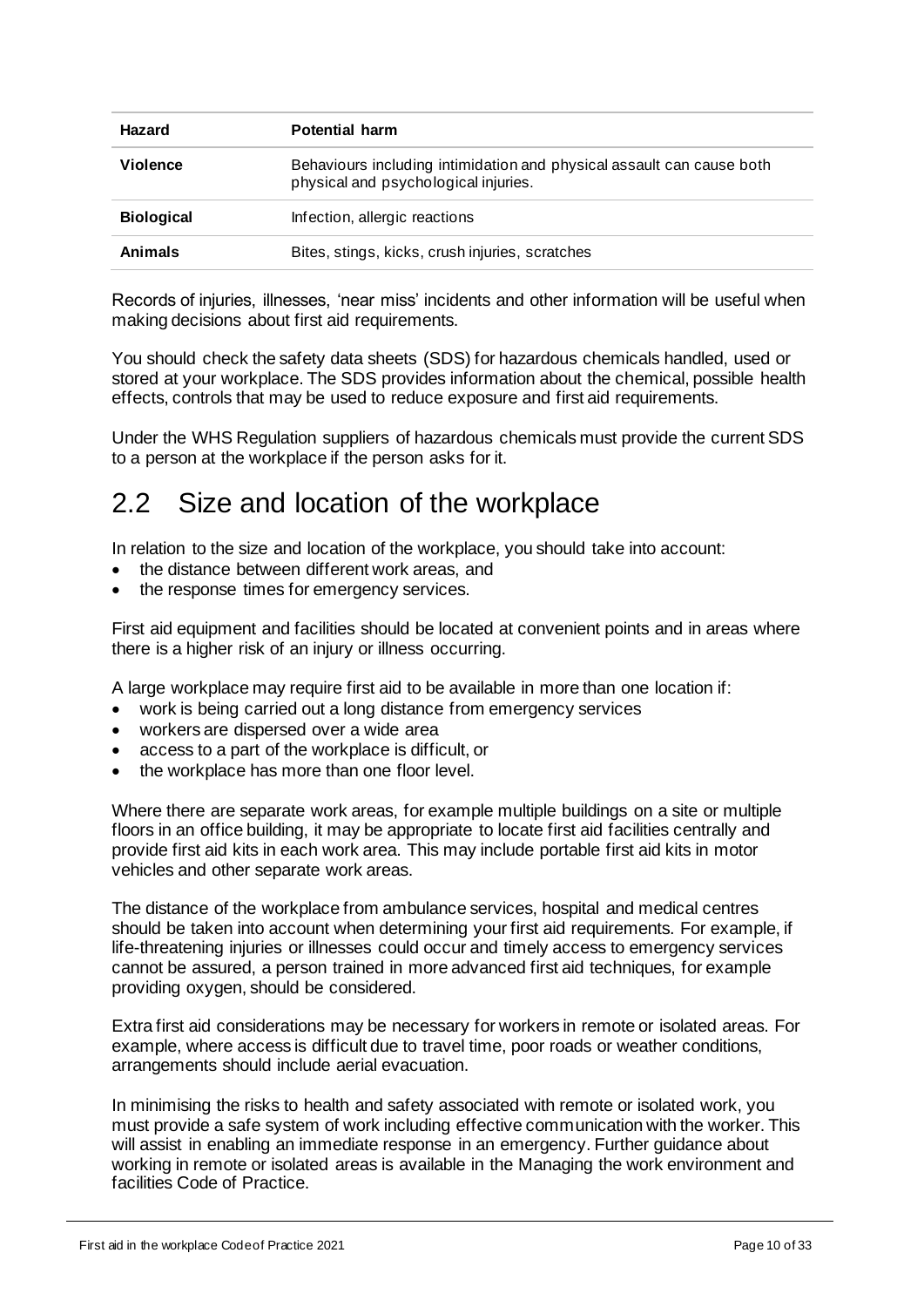# <span id="page-10-0"></span>2.3 The number and composition of workers and others at the workplace

When considering the size of your workforce, you should include contractors, subcontractors and volunteers you engage. This may mean the size of your workforce may vary over time. For the purposes of deciding who requires access to first aid, you should consider the maximum number of workers you may engage at one time. Generally, a larger workforce requires more first aid resources.

You should also consider:

- the particular needs of workers who have a disability or a known health concern for example asthma or allergies, and
- others at your workplace who are not your workers, for example:
	- − students in schools and education facilities
	- − clients under care
	- − members of the public in places involving exercise, leisure and entertainment for example gyms, cinemas, fairgrounds and shopping centres.

[Appendix D](#page-25-0) provides an example of how to determine first aid requirements.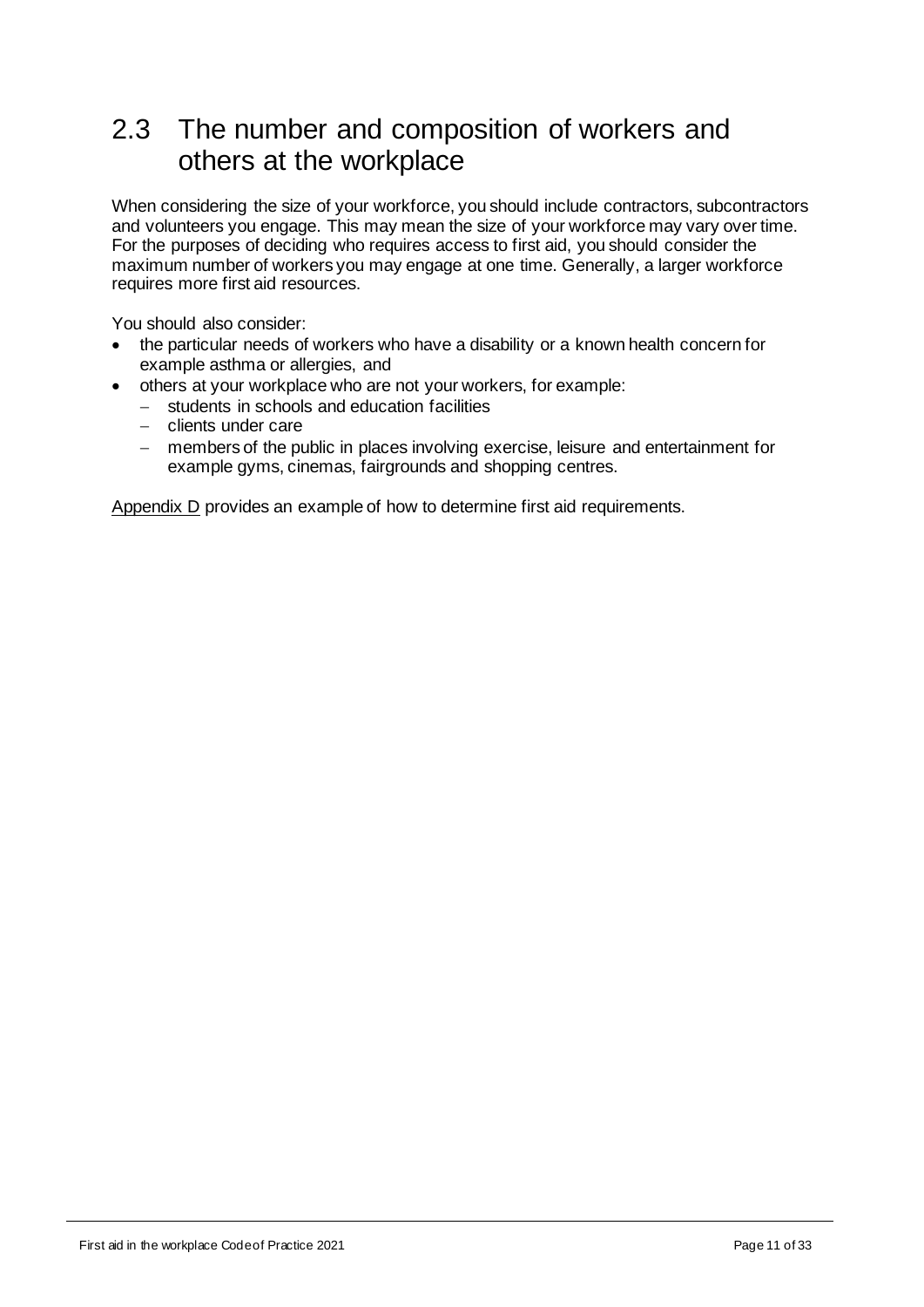# <span id="page-11-0"></span>3. First aid equipment, facilities and training

The information provided in this chapter may be used as a guide to determine the first aid equipment, facilities, first aiders and procedures that you as a person conducting a business or undertaking (PCBU), need to provide in various workplaces.

First aid equipment, facilities and first aiders must be accessible to workers whenever they work including those working night shifts or overtime.

[Appendix C](#page-24-0) summarises the requirements for first aiders, first aid kits and first aid rooms.

# <span id="page-11-1"></span>3.1 First aid kits

All workers must be able to access a first aid kit. This will require at least one first aid kit to be provided at their workplace.

## **Contents**

The first aid kit should provide basic equipment for administering first aid for injuries including:

- cuts, scratches, punctures, grazes and splinters
- muscular sprains and strains
- minor burns
- amputations and/or major bleeding wounds
- broken bones
- eye injuries
- shock.

The contents of first aid kits should be based on a risk assessment. For example, there may be higher risk of eye injuries and a need for more eye pads in a workplace in which work involves machinery or chemicals. For example, where:

- chemical liquids or powders are handled in open containers
- spraying, hosing or abrasive blasting operations are carried out
- there is a possibility of flying particles causing eye injuries
- there is a risk of splashing or spraying of infectious materials, or
- welding, cutting or machining operations are carried out.

Extra equipment may be needed in remote workplaces, for example for serious burns, breathing difficulties or allergic reactions.

The recommended contents of a typical first aid kit and information on extra equipment is provided in [Appendix](#page-28-0) E.

## Design of kits

First aid kits can be any size, shape or type to suit your workplace, but each kit should:

- be large enough to contain the necessary items
- be immediately identifiable with a white cross on green background prominently displayed on the outside
- contain a list of the contents for that kit
- be made of material that will protect the contents from dust, moisture and contamination.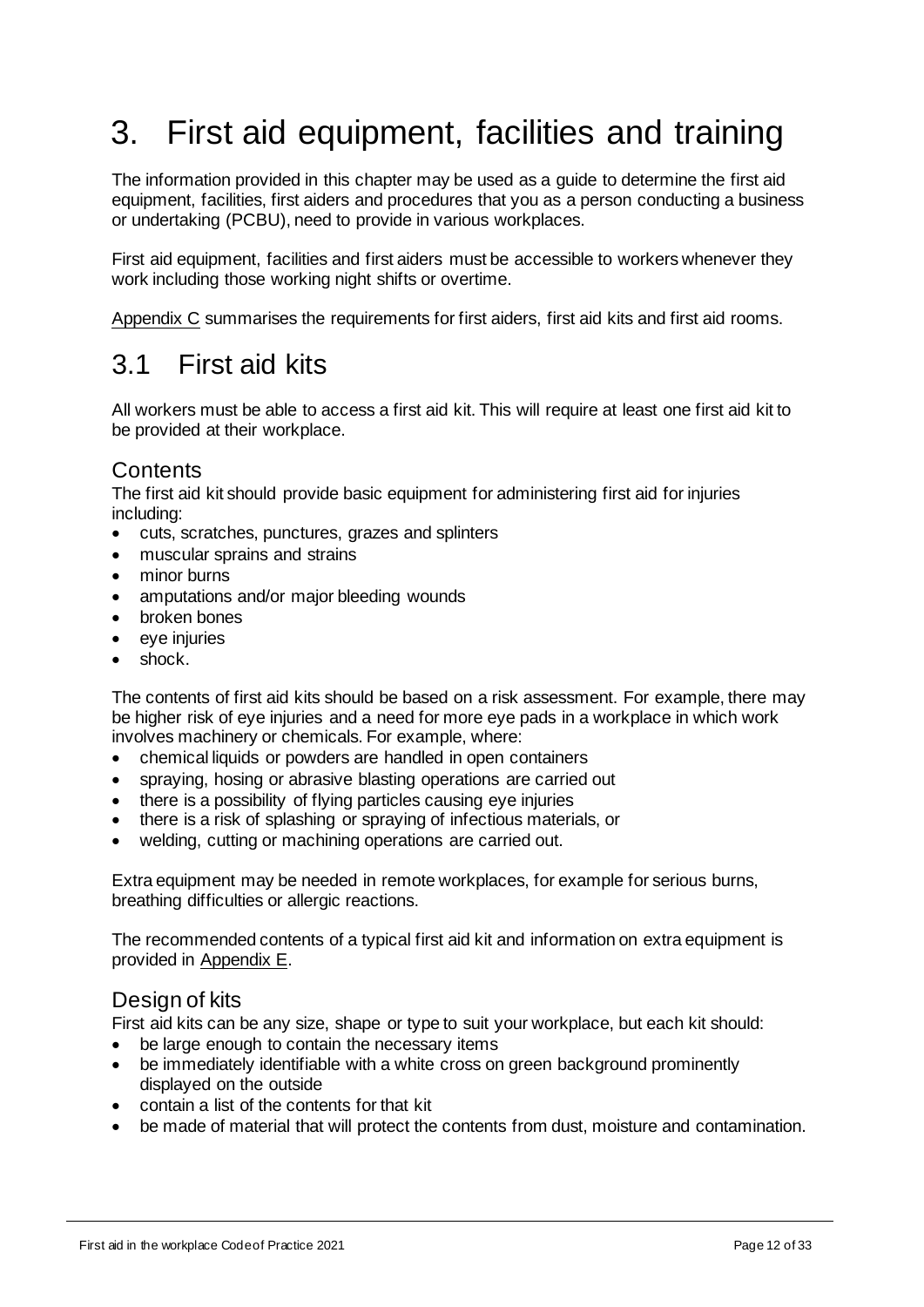## Location

In the event of a serious injury or illness, quick access to the kit is vital. First aid kits should be kept in a prominent, accessible location where they can be retrieved quickly. All workers must have access to first aid equipment including in security-controlled workplaces.

First aid kits should be located close to areas where there is a higher risk of injury or illness. For example, a school with a science laboratory or carpentry workshop should have first aid kits located in these areas. If the workplace occupies several floors in a multistorey building, at least one kit should be located on every second floor. Emergency floor plans displayed in the workplace should include the location of first aid kits.

A portable first aid kit should be provided in the vehicles of mobile workers if that is their workplace, for example couriers, taxi drivers, sales representatives, bus drivers and inspectors. These kits should be safely located so as not to become a projectile in a collision.

## Restocking and maintaining kits

A person in the workplace, usually a first aid officer, should be nominated to maintain the first aid kit and should:

- monitor usage of the first aid kit and ensure items used are replaced as soon as practicable after use
- carry out regular checks, after each use or, if the kit is not used, at least once every 12 months, to ensure the kit contains a complete set of the required items. An inventory list in the kit should be signed and dated after each check
- ensure items are in working order, have not deteriorated, are within their expiry dates and sterile products are sealed and have not been tampered with.

# <span id="page-12-0"></span>3.2 First aid signs

Displaying well-recognised first aid signs will assist in easily locating first aid equipment and facilities (see Figure 1 below). Further information on the design and use of signs is available in AS 1319: *Safety Signs for the Occupational Environment*.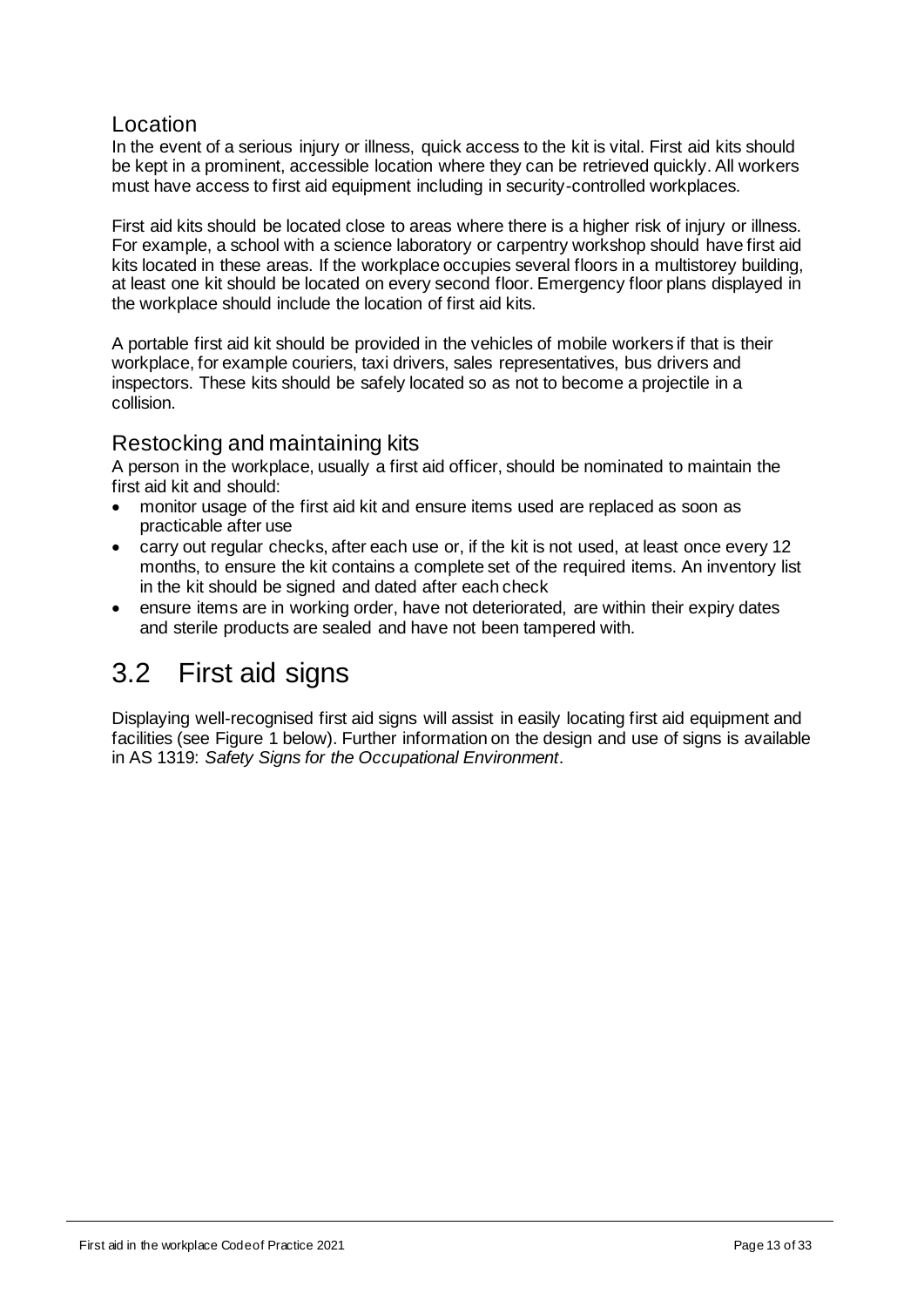

#### **Figure 1 First aid signs**

# <span id="page-13-0"></span>3.3 Other first aid equipment

In addition to first aid kits, you should consider whether other first aid equipment is necessary to treat the injuries or illnesses that could occur as a result of a hazard at your workplace.

## Automated external defibrillators

Providing an automated external defibrillator (AED) can reduce the risk of fatality from cardiac arrest. While cardiopulmonary resuscitation (CPR) can prolong life, defibrillation is the only way to restore a heart with a fatal heart rhythm back to a normal heart rhythm. You should consider providing an AED if there is a risk to workers at your workplace from electrocution, if there would be a delay in ambulance services arriving at the workplace, or where there are large numbers of members of the public.

AEDs are designed to be used by trained or untrained people. They provide audible step-bystep instruction on how to use them and how to perform CPR. They can detect whether they have been applied correctly and will instruct whether defibrillation is appropriate. Most AEDs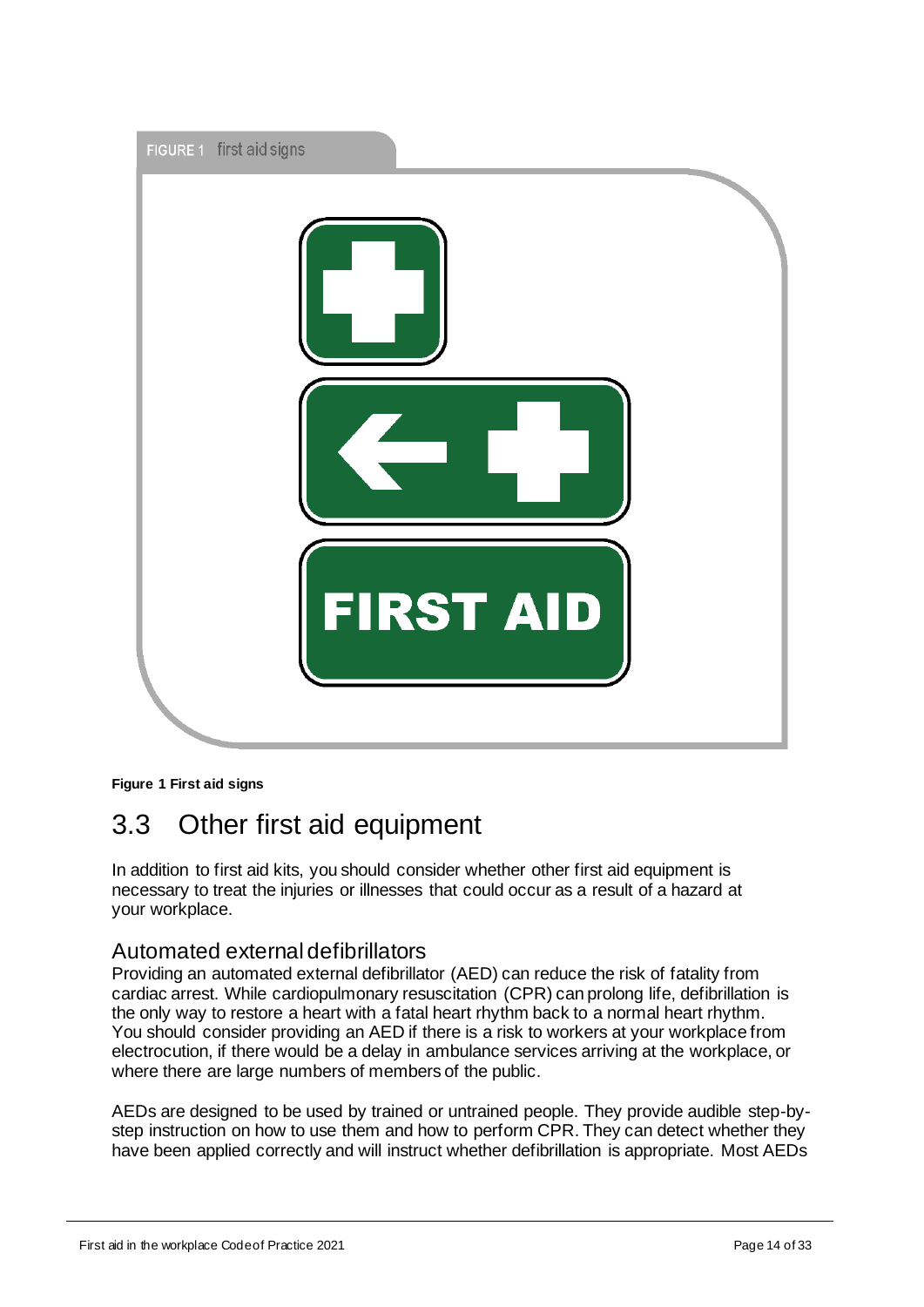will also keep records once they are activated including some vital signs and whether shocks have been recommended and administered.

They should be located in an area clearly visible, accessible and not exposed to extreme temperatures. They should be clearly signed and maintained according to the manufacturer's specifications.

## Eye wash and shower equipment

Emergency eye wash equipment should be provided where there is a risk of hazardous chemicals or infectious substances causing eye injuries.

Immediate access should be provided to emergency shower equipment in workplaces where there is a risk of:

- exposure to hazardous chemicals resulting in skin absorption or contamination from infectious substances, or
- serious burns to a large area of the face or body, including chemical or electrical burns or burns that are deep, in sensitive areas or larger than a 20 cent piece.

Shower facilities can consist of:

- a deluge facility
- a permanently rigged hand-held shower hose, or
- a portable plastic or rubber shower hose designed to be easily attached to a tap spout for small, relatively low risk workplaces where a fixed deluge facility would not be reasonably practicable, but the risk of serious burns is still foreseeable, for example a fish and chip shop.

Eye wash and shower equipment may be permanently fixed or portable, depending on the workplace. Portable, self-contained eye wash or shower units have their own flushing fluid to flush chemicals, foreign objects or substances from the eyes or body. They need to be refilled or replaced after use.

Further guidance is available in AS 4775: *Emergency eyewash and shower equipment*.

# <span id="page-14-0"></span>3.4 First aid facilities

A risk assessment will help determine the type of first aid facilities needed. For example, a clean, quiet area within the workplace affording privacy to an injured or ill person may be suitable and practicable for some workplaces.

Access to a telephone for contacting emergency services or an emergency call system should be provided as part of first aid facilities.

### First aid rooms

A first aid room should be established at the workplace if a risk assessment indicates it would be difficult to administer first aid unless a first aid room is provided.

For example, workplaces where there is a higher risk of serious injury or illness occurring, requiring immediate first aid and possible further treatment by an emergency service, may benefit from having access to a dedicated first aid room.

A first aid room is recommended for:

- low risk workplaces with 200 workers or more, or
- high risk workplaces with 100 workers or more.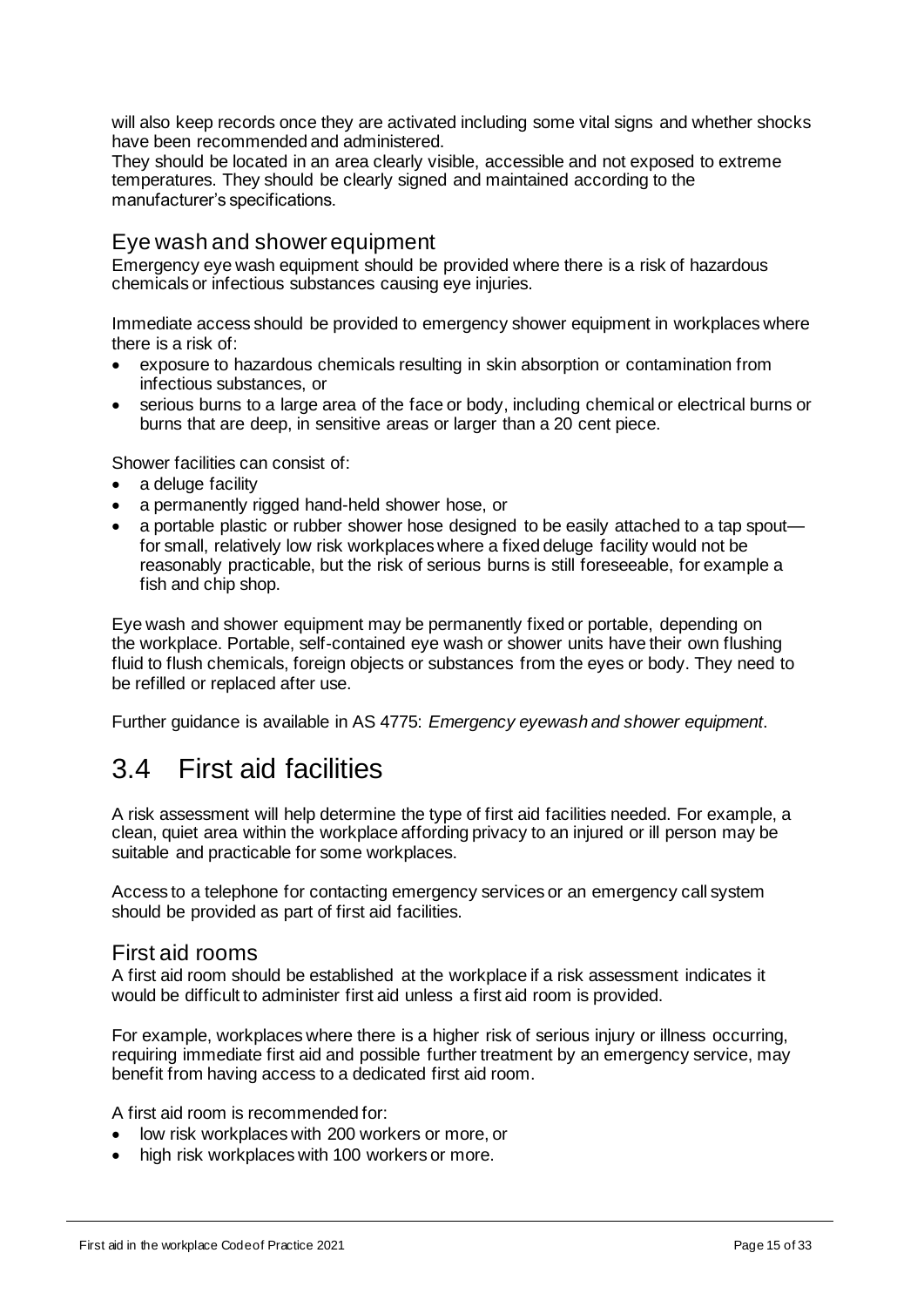The contents of a first aid room should suit the hazards specific to the workplace. The location and size of the room should allow easy access and movement of injured people, noting they may need to be supported or moved by stretcher or wheelchair.

The following items should be provided in the room:

- a first aid kit appropriate for the workplace
- hygienic hand cleanser and disposable paper towels
- an examination couch with waterproof surface and disposable sheets
- a cupboard for storage
- a container with disposable lining for soiled waste
- a container for the safe disposal of sharps
- a bowl or bucket, minimum 2 litres capacity
- electric power points
- a chair and a table or desk
- a telephone and/or emergency call system
- the names and contact details of first aiders and emergency organisations.

A first aid room should:

- be located within easy access to a sink with hot and cold water (where this is not provided in the room) and toilet facilities
- offer privacy via screening or a door
- have entrances and corridors leading to and from the first aid room that are wide enough to permit transport of injured or ill persons supported by a stretcher, wheelchair and carrying chair, and other people
- be well lit and ventilated
- have an appropriate floor area, refer to the Building Code of Australia
- have an entrance that is clearly marked with first aid signage (see [part 3.2](#page-12-0) of this Code).

Maintaining a first aid room should be allocated to a trained occupational first aider, except where this room is part of a health centre or hospital.

### Health centres

Health centres staffed by a registered health practitioner (a doctor or nurse or paramedic) can provide emergency medical treatment and cater to the types of hazards in high risk workplaces. A health centre may be established in the workplace, or, if readily available, external emergency services may be used.

If a health centre is located at the workplace, the facility should:

- be self-contained
- be located at ground level where possible in a quiet, clean area, a safe distance from hazardous operations and clear of general thoroughfares
- be convenient and accessible to workers at the times they work and have an entrance clearly marked with health centre signage
- have walls, floors and ceilings made of easy-to-clean impervious materials
- have enough space to accommodate first aid equipment.

# <span id="page-15-0"></span>3.5 First aiders

**WHS Regulation section 42(2)**

Duty to provide first aid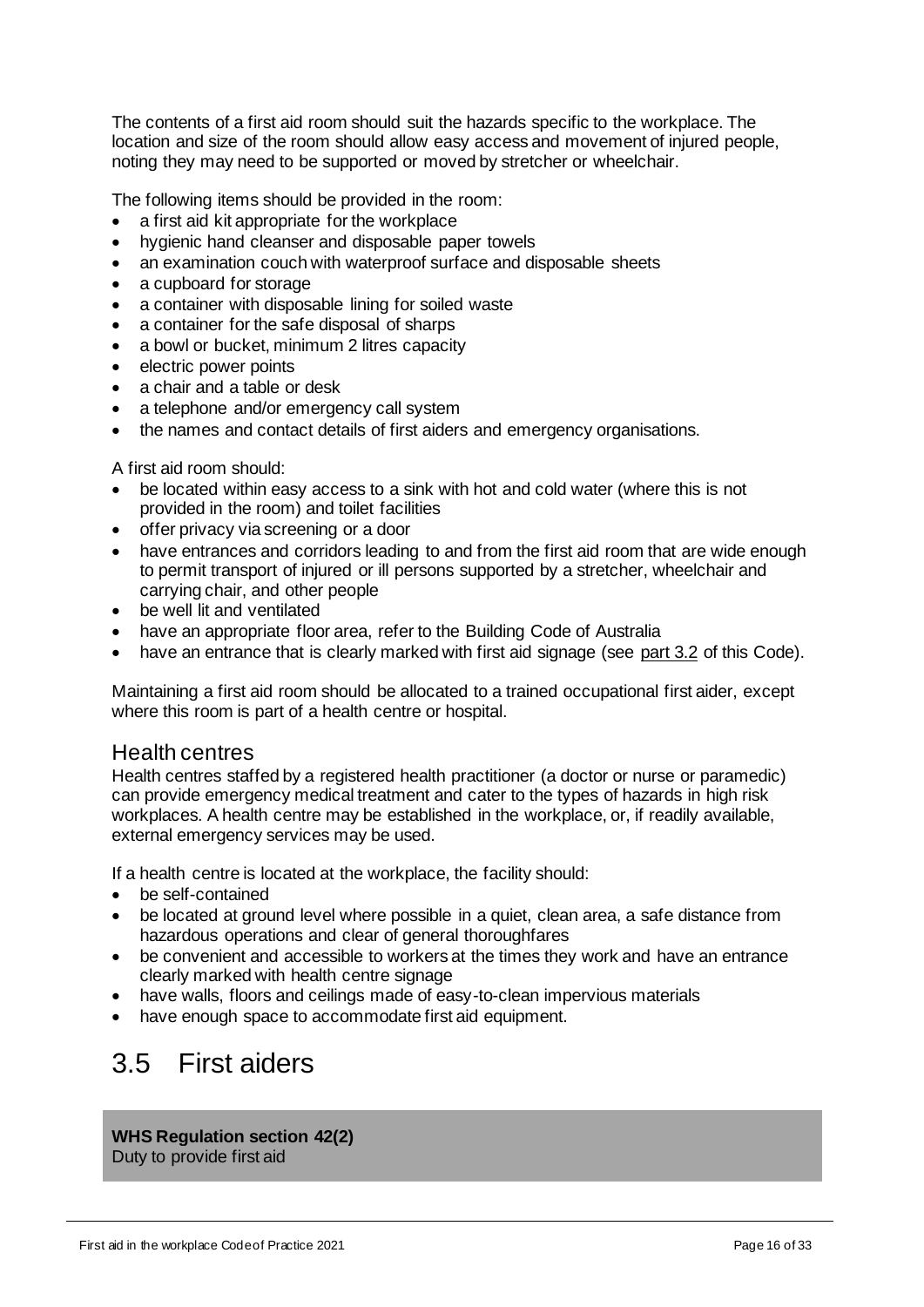As a PCBU you must ensure an adequate number of workers are trained to administer first aid at the workplace or workers have access to an adequate number of other people who have been trained to administer first aid.

First aid in the workplace can be provided in two ways:

- 1. training one or more of your own workers to administer first aid, or
- 2. arranging for a person who does not work for you to administer first aid to your workers provided they have been trained to do so.

Through consultation with other duty holders, you may identify there are trained first aiders of other businesses who share your workplace, or other people who are qualified to administer first aid. You could seek to cooperate and coordinate with these other duty holders to ensure your workers have access to first aiders at the times when your workers carry out work, for example taking into account shift work and overtime.

If your first aiders move around the workplace during their shift you should ensure they are easy to locate and identify—for example on a construction site your first aiders could be identified by a high visibility vest of a particular colour or you could display a contact number for first aid in prominent locations.

## Types of first aid training

As a minimum first aiders should hold nationally recognised Statement/s of Attainment issued by a Registered Training Organisation (RTO) for the nationally endorsed first aid unit of competency *Provide First Aid* or a course providing equivalent skills. A higher level or additional training may be required to ensure your first aiders have appropriate skills for the risks you have identified in your workplace.

For example, additional training may be required where:

- work is remote or isolated
- there are risks from dangerous substances such as cyanide or arsenic
- specialist first aid equipment or first aid room is installed in the workplace
- children are present in the workplace
- you have identified psychological risks, or
- workers have existing medical conditions which may require first aid.

Where workers or others at the workplace have known existing medical conditions, first aiders should be trained to respond to these conditions if the topic has not been covered in previous first aid training.

### Frequency of training for first aiders

First aiders should attend training on a regular basis to refresh their first aid knowledge and skills and to confirm their competence to provide first aid. Refresher training in CPR should be carried out annually and first aid qualifications should be renewed every three years.

### Number of trained first aiders

The following ratios are recommended:

- **low risk workplaces**—one first aider for every 50 workers
- **high risk workplaces**—one first aider for every 25 workers
- **remote high-risk workplaces**—one first aider for every 10 workers.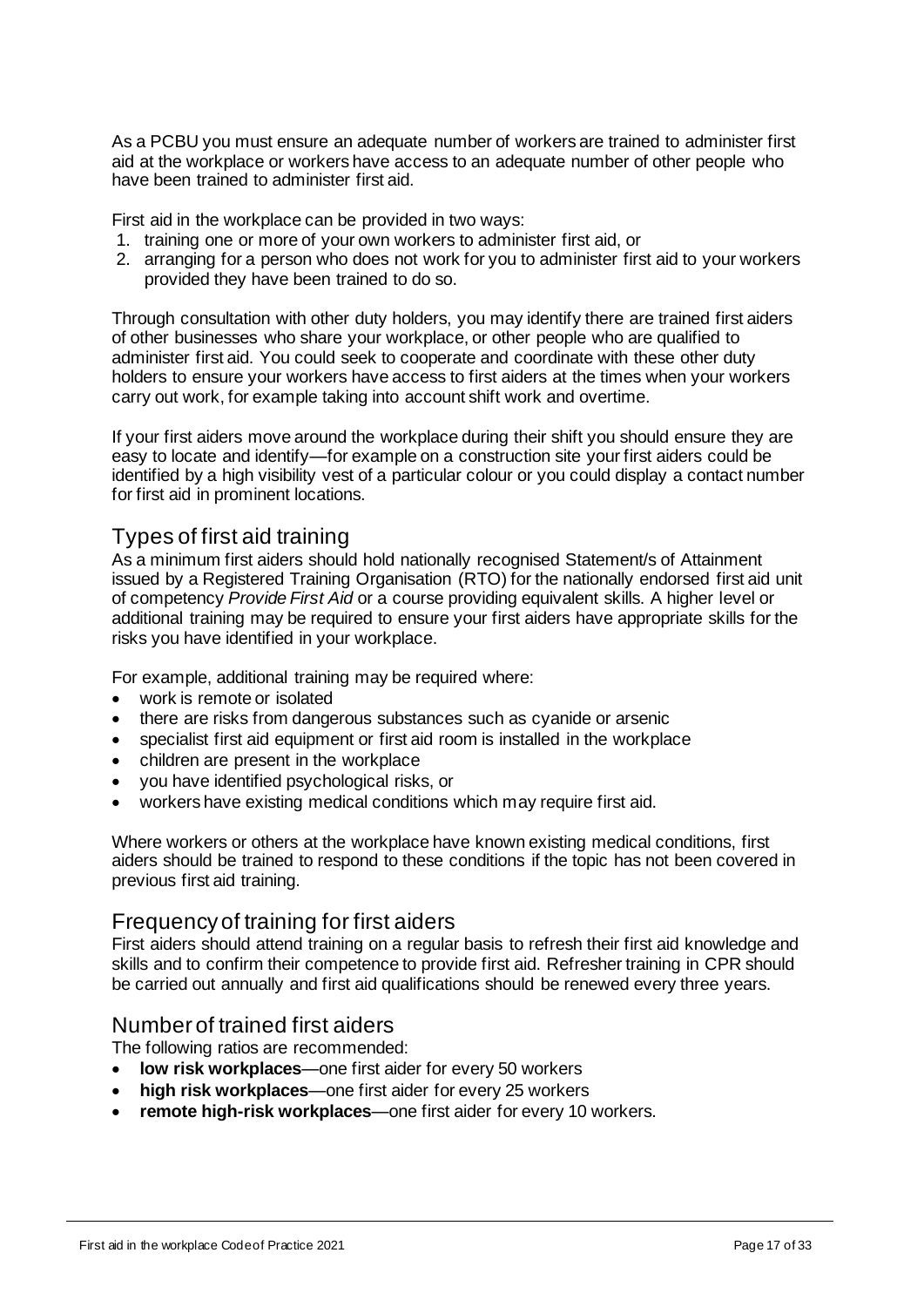The number and type of trained first aiders can be further refined by following the five-step guide below.

#### **Step 1:**

Identify the maximum number of workers at the workplace at one time.

#### **Step 2:**

Consider the nature of the work being carried out at the workplace and determine if your workers are at high risk of being exposed to hazards requiring immediate first aid treatment.

#### **Step 3:**

Determine if the workplace is remote or if access to emergency services is difficult. High risk workplaces that do not have timely access to medical and ambulance services should have at least one first aider for every 10 workers.

#### **Step 4:**

Consider the variety of ways your workers carry out work. For example, a worker may:

- spend most, if not all, of their time working alone or in transit, for example couriers, taxi drivers, sales representatives, door-to-door charity collectors and inspectors
- work in a variety of locations on a regular basis and often work without supervision, for example tradespeople, construction workers in the housing industry, farmhands and cleaners
- sometimes work alone for relatively short periods of time, for example when opening or closing a business for trade or working back late to meet a deadline.

In these situations it may not be practicable to have a first aider available at all times at the workplace. However, these workers must be able to access first aid assistance, for example by ensuring they are provided with:

- an effective means of accessing emergency services or first aiders
- information, instruction and training on how to respond if a serious injury or illness occurs.

### **Step 5:**

Before finalising the number of first aiders your workers require access to, consider if there are other factors indicating your workplace needs more first aiders, for example:

- work arrangements, for example shift work or overtime
- seasonal work, where there may be a sudden and significant increase or decrease in the number of workers
- where there are large numbers of other people present on a regular basis, for example schools, shopping centres, hotels and function centres
- workplaces with unique hazards, for example fitness centres, amusement rides and dive schools
- access during times when a first aider is absent, for example on annual leave.

# <span id="page-17-0"></span>3.6 First aid procedures

You should develop and implement first aid procedures to ensure workers have a clear understanding of first aid in their workplace. The procedure should cover:

- the work areas and shifts allocated to each first aider, their names and contact details
- the types of first aid kits and where they are located
- the location of first aid facilities like first aid rooms
- who is responsible for the first aid kits and facilities and how frequently they should be checked and maintained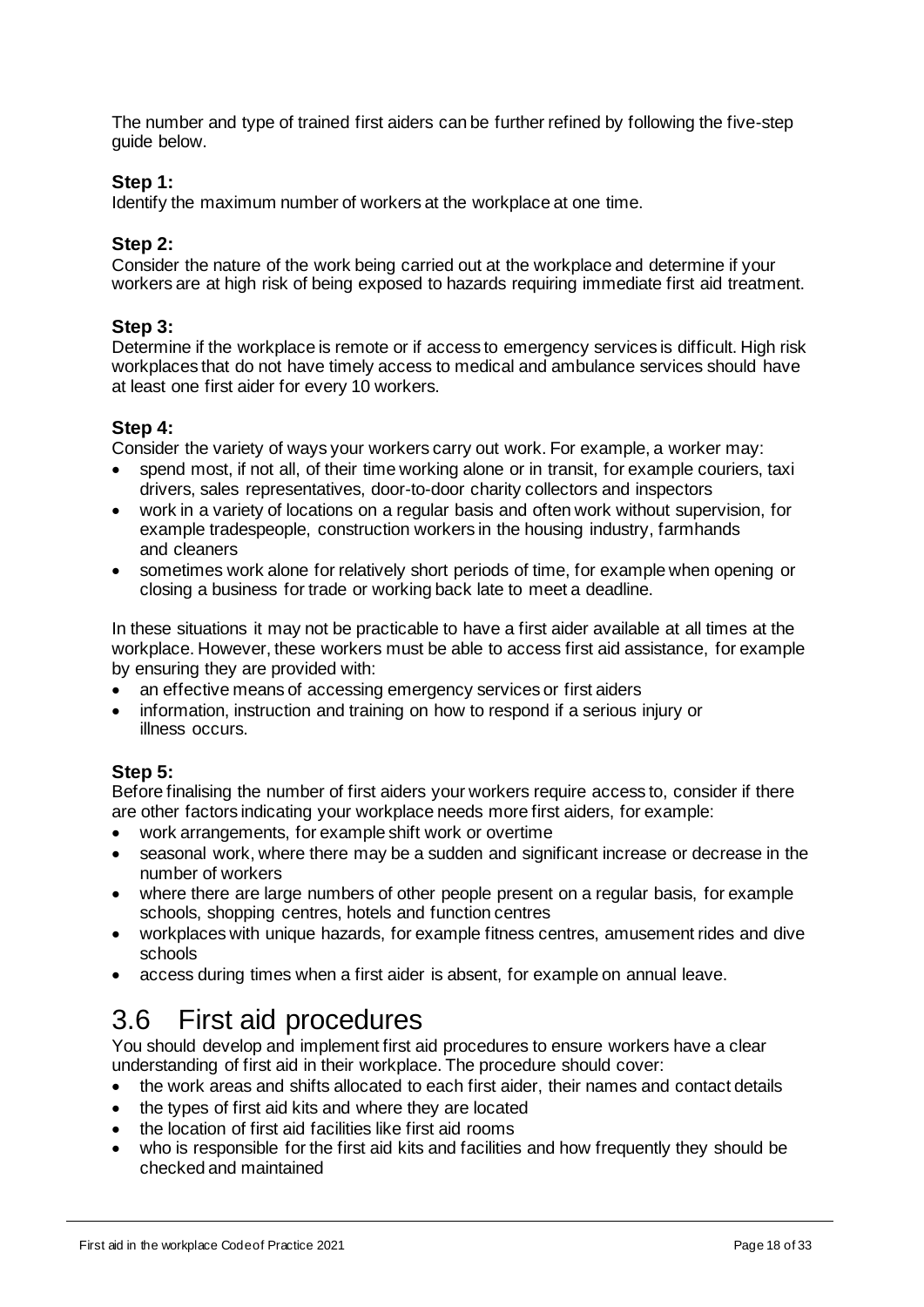- how to establish and maintain communication systems, including equipment and procedures, to ensure rapid emergency communication with first aiders and emergency services
- the communication equipment and systems to be used when first aid is required, especially for remote and isolated workers. These procedures should contain information about how to locate the communication equipment, who is responsible for the equipment and how it should be maintained
- arrangements to ensure first aiders receive appropriate training
- arrangements for ensuring workers receive information, instruction and training for first aid
- seeking information when a worker starts work about first aid needs requiring specific treatment in a medical emergency, for example asthma, diabetes, heart conditions or severe allergies. Information about a worker's health must be kept confidential and only provided to first aiders with the worker's consent
- how to report injuries and illnesses occurring in the workplace
- precautions to avoid exposure to blood and body substances. Refer to [Appendix F](#page-31-0)
- what to do when a worker or other person is too injured or ill to stay at work, for example if they require assistance with transport to a medical service, home or somewhere else where they can rest and recover
- access to debriefing or counselling services to support first aiders and workers after a serious workplace incident.

## Record-keeping

A record of first aid treatment given should be kept by the first aider and reported to managers on a regular basis to assist reviewing first aid arrangements. First aid treatment records are subject to requirements under Health Records legislation. Further information is available from the [Office of the Australian Information Commissioner.](https://www.oaic.gov.au/)

## Procedures and plans for managing an emergency

#### **WHS Regulation section 43(1)**

Duty to prepare, maintain and implement emergency plan

You must ensure an emergency plan is prepared for the workplace, including:

- an effective response to an emergency
- evacuation procedures
- notifying emergency service organisations at the earliest opportunity
- medical treatment and assistance
- effective communication between the person you have authorised to coordinate the emergency response and all persons at the workplace.

You may incorporate your first aid procedures into your emergency planning procedures. Emergency procedures should specify the role of first aiders according to their level of qualification and competence. In particular, first aiders should be instructed not to exceed their training and expertise in first aid. Other staff including supervisors should be instructed not to direct first aiders to exceed their first aid training and expertise.

Further guidance on emergency plans and preparing emergency procedures is available in the Managing the work environment and facilities Code of Practice.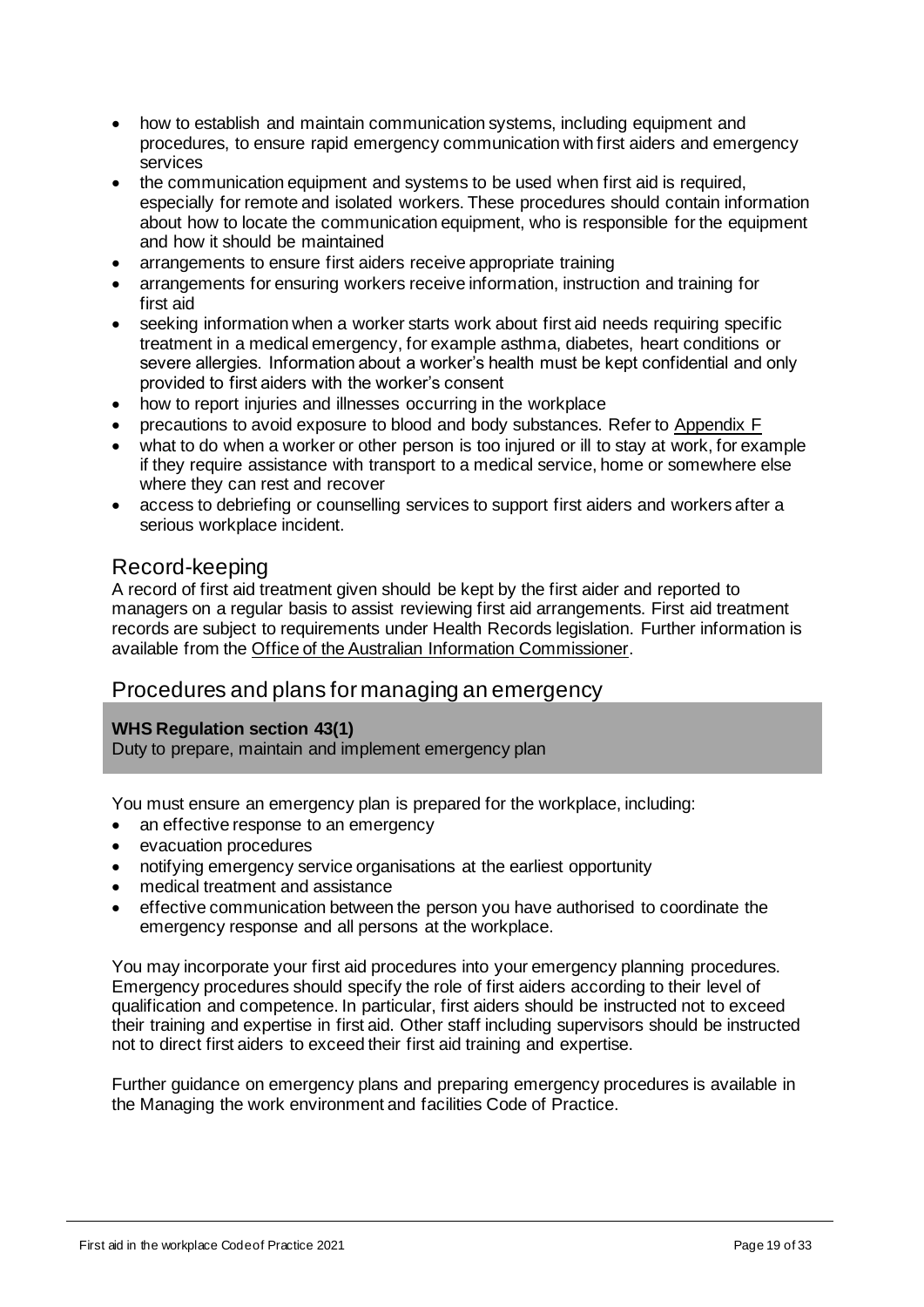# <span id="page-19-0"></span>3.7 Providing first aid information

You must provide your workers with any information necessary to protect their health and safety while carrying out work. This should include information about where and how to access first aid so they know what to do and who to contact if they are sick or injured. Information should be easy to understand, accessible and should take into account the language and literacy levels of your workers. Information may be given using verbal methods, for example explanations and demonstrations or visual methods, for example videos and posters.

The information and instruction on first aid should include:

- the location of first aid equipment and facilities
- the names and location of people trained to administer first aid
- the procedures to be followed when first aid is required.

The information and instruction should be provided as part of workers' induction training and when there are changes, for example in the location of first aid facilities or in the names, locations or contact details of first aiders.

# <span id="page-19-1"></span>3.8 Reviewing your first aid requirements

As a person conducting a business or undertaking (PCBU), you should regularly review your first aid arrangements in consultation with your workers to ensure they remain adequate and effective.

Check the people who have responsibilities under your first aid procedures are familiar with them.

If the way work is performed is changed, or new work practices introduced, review your first aid against the new risk assessment to ensure the arrangements are still adequate. Organise a mock first aid emergency to confirm first aid procedures are effective. Check kits and first aid rooms are easily accessible and suit the hazards unique to your workplace. If an incident has occurred requiring first aid, evaluate the effectiveness of the first aid provided and make changes if necessary.

If new information is obtained about a previously unidentified hazard, review the first aid measures you have in place.

The questions in Table 2 can assist you to review first aid and assess whether improvement is needed.

| Question                                                       | Yes | No |
|----------------------------------------------------------------|-----|----|
| Do all workers have access to first aiders and first aid kits? |     |    |
| Are more first aid kits required?                              |     |    |
| Are more first aiders needed?                                  |     |    |
| Do workers have access to first aiders at all times?           |     |    |

**Table 2** Questions to assist in reviewing first aid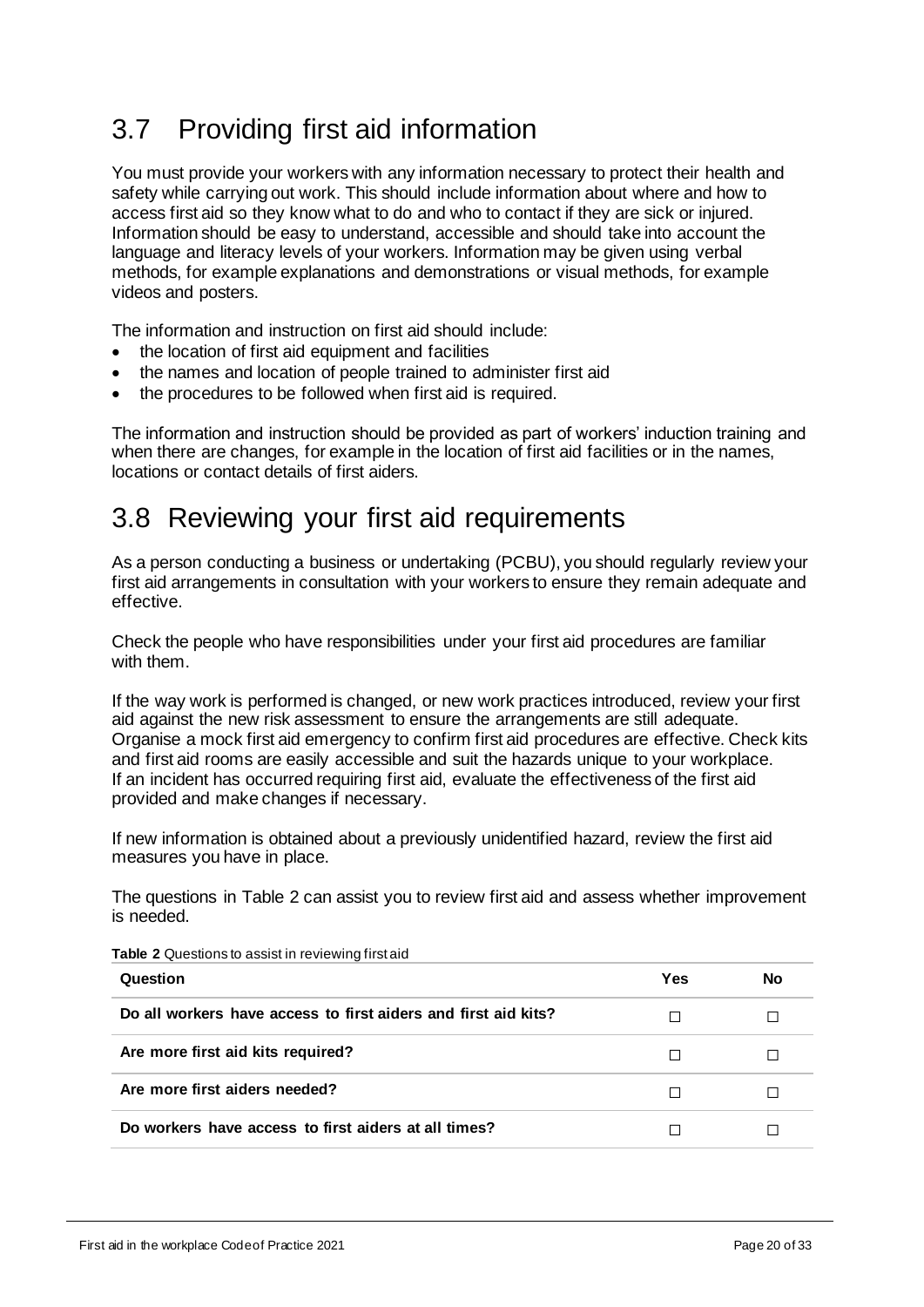| Question                                                                                                                          | Yes | No |
|-----------------------------------------------------------------------------------------------------------------------------------|-----|----|
| Do the first aid kits and modules suit the hazards at your<br>workplace?                                                          | П   | П  |
| Are first aid kits well maintained and identifiable to workers?                                                                   | П   | П  |
| Is a first aid room or health centre required?                                                                                    | П   | П  |
| Are first aid facilities well maintained?                                                                                         | П   | П  |
| Do first aiders have skills, training and competencies to provide<br>first aid in your workplace and are their skills up to date? | П   | П  |
| Do workers know how to access first aid?                                                                                          | П   | П  |
| Is there easy access for emergency services, like parking for an<br>ambulance?                                                    | П   | П  |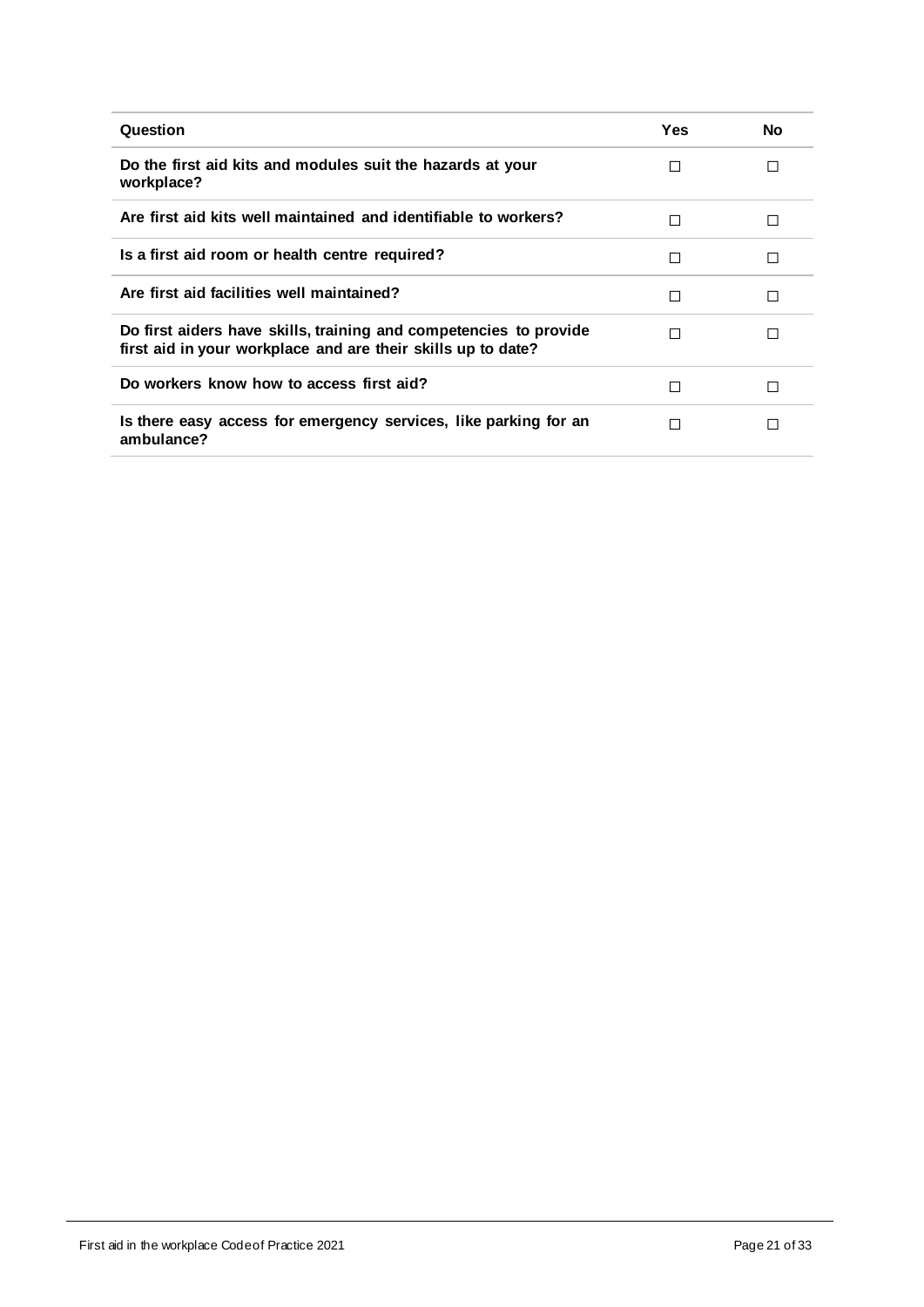# <span id="page-21-0"></span>Appendix A–Glossary

| Term                        | <b>Description</b>                                                                                                                                                                                                                                                                                                                                                                                                                                                                                                                                                                                                                                                                                                                                                                                                |  |  |
|-----------------------------|-------------------------------------------------------------------------------------------------------------------------------------------------------------------------------------------------------------------------------------------------------------------------------------------------------------------------------------------------------------------------------------------------------------------------------------------------------------------------------------------------------------------------------------------------------------------------------------------------------------------------------------------------------------------------------------------------------------------------------------------------------------------------------------------------------------------|--|--|
| Duty holder                 | Any person who owes a work health and safety duty under the WHS Act<br>including a person conducting a business or undertaking, a designer,<br>manufacturer, importer, supplier, installer of products or plant used at<br>work (upstream duty holder), officer or a worker.                                                                                                                                                                                                                                                                                                                                                                                                                                                                                                                                      |  |  |
| <b>First aid</b>            | The immediate treatment or care given to a person suffering from an<br>injury or illness until more advanced care is provided or the person<br>recovers.                                                                                                                                                                                                                                                                                                                                                                                                                                                                                                                                                                                                                                                          |  |  |
| <b>First aider</b>          | A person who has successfully completed a nationally accredited training<br>course or an equivalent level of training that has given them the<br>competencies required to administer first aid.                                                                                                                                                                                                                                                                                                                                                                                                                                                                                                                                                                                                                   |  |  |
| <b>First aid equipment</b>  | Includes first aid kits and other equipment used to treat injuries and<br>illnesses.                                                                                                                                                                                                                                                                                                                                                                                                                                                                                                                                                                                                                                                                                                                              |  |  |
| <b>First aid facilities</b> | Include first aid rooms, health centres, clean water supplies and other<br>facilities needed for administering first aid.                                                                                                                                                                                                                                                                                                                                                                                                                                                                                                                                                                                                                                                                                         |  |  |
| Hazard                      | A situation or thing that has the potential to harm a person. Hazards at<br>work may include noisy machinery, a moving forklift, chemicals,<br>electricity, working at heights, a repetitive job, bullying and violence at<br>the workplace.                                                                                                                                                                                                                                                                                                                                                                                                                                                                                                                                                                      |  |  |
| High risk workplace         | A workplace where workers are exposed to hazards that could result in<br>serious injury or illness and would require first aid. Examples of<br>workplaces that may be considered high risk are ones in which workers:                                                                                                                                                                                                                                                                                                                                                                                                                                                                                                                                                                                             |  |  |
|                             | use hazardous machinery, for example mobile plant, chainsaws,<br>power presses and lathes<br>use hazardous substances, for example chemical manufacture,<br>laboratories, horticulture, petrol stations and food manufacturing<br>are at risk of falls that could result in serious injury, for example<br>construction and stevedoring<br>carry out hazardous forms of work, for example, working in confined<br>$\bullet$<br>spaces, welding, demolition, electrical work and abrasive blasting<br>are exposed to the risk of physical violence, for example working<br>alone at night, cash handling or having customers who are frequently<br>physically aggressive, or<br>work in or around extreme heat or cold, for example, foundries and<br>$\bullet$<br>prolonged outdoor work in extreme temperatures. |  |  |
| Low risk workplace          | A workplace where workers are less likely to be exposed to hazards that<br>could result in serious injury or illness. For example, offices, shops and<br>libraries. Work-related injuries and illnesses requiring first aid are likely to<br>be minor in nature.                                                                                                                                                                                                                                                                                                                                                                                                                                                                                                                                                  |  |  |
| May                         | 'May' indicates an optional course of action.                                                                                                                                                                                                                                                                                                                                                                                                                                                                                                                                                                                                                                                                                                                                                                     |  |  |
| <b>Module</b>               | An add-on to a standard first aid kit to address specific risks at a<br>workplace.                                                                                                                                                                                                                                                                                                                                                                                                                                                                                                                                                                                                                                                                                                                                |  |  |
| <b>Must</b>                 | 'Must' indicates a legal requirement exists that must be complied with.                                                                                                                                                                                                                                                                                                                                                                                                                                                                                                                                                                                                                                                                                                                                           |  |  |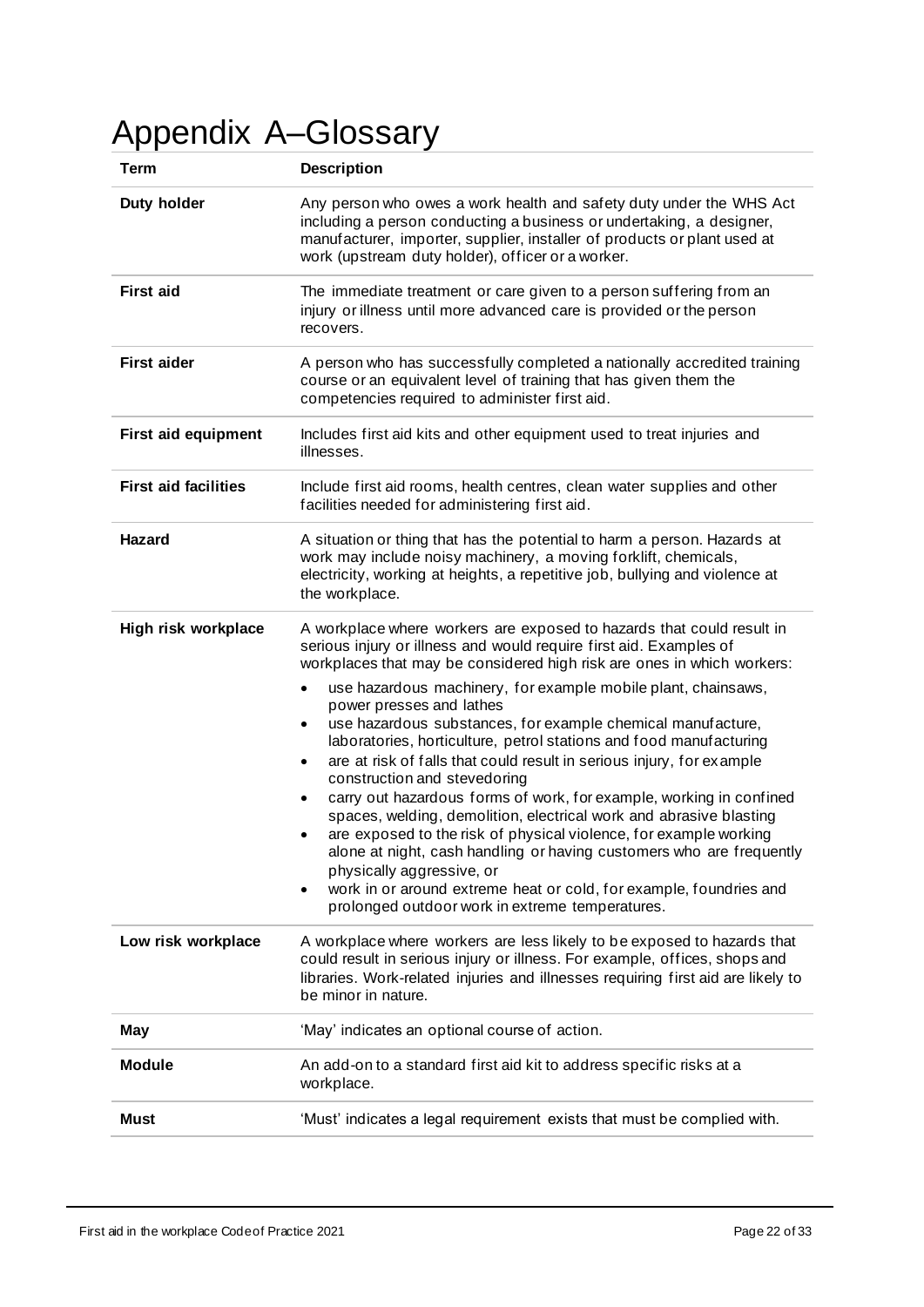| <b>Term</b>                                              | <b>Description</b>                                                                                                                                                                                                                                                                                                                                                                                                                                                                        |
|----------------------------------------------------------|-------------------------------------------------------------------------------------------------------------------------------------------------------------------------------------------------------------------------------------------------------------------------------------------------------------------------------------------------------------------------------------------------------------------------------------------------------------------------------------------|
| <b>Officer</b>                                           | An officer under the WHS Act includes:<br>an officer under section 9 of the Corporations Act 2001 (Cth)<br>an officer of the Crown within the meaning of section 247 of the WHS<br>$\bullet$<br>Act, and<br>an officer of a public authority within the meaning of section 252 of<br>$\bullet$<br>the WHS Act.<br>A partner in a partnership or an elected member of a local authority is not<br>an officer while acting in that capacity.                                                |
| Person conducting a<br>business or<br>undertaking (PCBU) | A PCBU is an umbrella concept which intends to capture all types of<br>working arrangements or relationships.<br>A PCBU includes a:<br>company<br>٠<br>unincorporated body or association<br>sole trader or self-employed person.<br>Individuals who are in a partnership that is conducting a business will<br>individually and collectively be a PCBU.<br>A volunteer association (defined under the WHS Act, see below) or<br>elected members of a local authority will not be a PCBU. |
| Remote                                                   | Remote or isolated work is work that is isolated from the assistance of<br>other people because of the location, time or nature of the work being<br>done. Assistance from other people includes rescue, medical assistance<br>and emergency services.                                                                                                                                                                                                                                    |
| Remote high<br>risk workplace                            | A workplace that satisfies the definitions of being both a remote and a<br>high risk workplace.                                                                                                                                                                                                                                                                                                                                                                                           |
| <b>Risk</b>                                              | The possibility harm (death, injury or illness) might occur when exposed<br>to a hazard.                                                                                                                                                                                                                                                                                                                                                                                                  |
| <b>Should</b>                                            | 'Should' indicates a recommended course of action.                                                                                                                                                                                                                                                                                                                                                                                                                                        |
| <b>Volunteer association</b>                             | A group of volunteers working together for one or more community<br>purposes where none of the volunteers, whether alone or jointly with any<br>other volunteers, employs any person to carry out work for the volunteer<br>association.                                                                                                                                                                                                                                                  |
| <b>Worker</b>                                            | Any person who carries out work for a person conducting a business or<br>undertaking, including work as an employee, contractor or subcontractor<br>(or their employee), self-employed person, outworker, apprentice or<br>trainee, work experience student, employee of a labour hire company<br>placed with a 'host employer' or a volunteer.                                                                                                                                           |
| Workplace                                                | Any place where work is carried out for a business or undertaking and<br>includes any place where a worker goes, or is likely to be, while at work.<br>This may include offices, factories, shops, construction sites, vehicles,<br>ships, aircraft or other mobile structures on land or water.                                                                                                                                                                                          |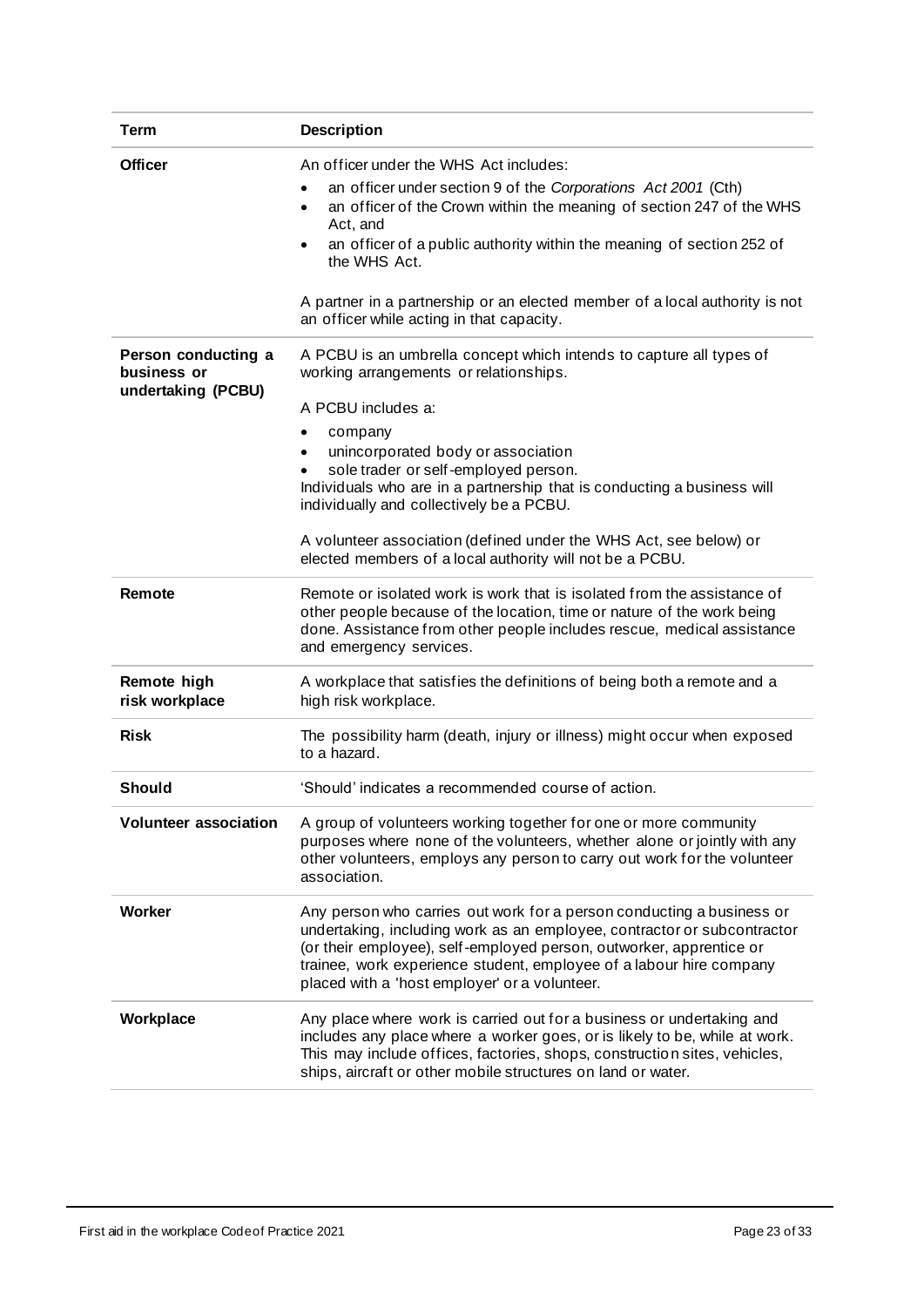# <span id="page-23-0"></span>Appendix B—First aid and the risk management process

#### **Step 1—Identify potential causes of workplace injury and illness**

- Does the nature of the work being carried out pose a risk to people's health and safety?
- Have these risks been identified in work that is being carried out?
- Do any workers or others have pre-existing medical conditions?
- Has incident, injury and illness data been reviewed?
- Have you consulted with workers and their health and safety representatives?
- Is specialist or external assistance required?

#### **Step 2—Assess the risk of workplace injury and illness**

- How often does a risk have the potential to cause harm?
- What types of injuries or illnesses would the risks cause?
- How serious are the injuries or illnesses?
- Does the number and composition of workers and other people affect how first aid should be provided?
- Could the size or location of the workplace affect how first aid is provided?



#### **Figure 2 First aid and the risk management process**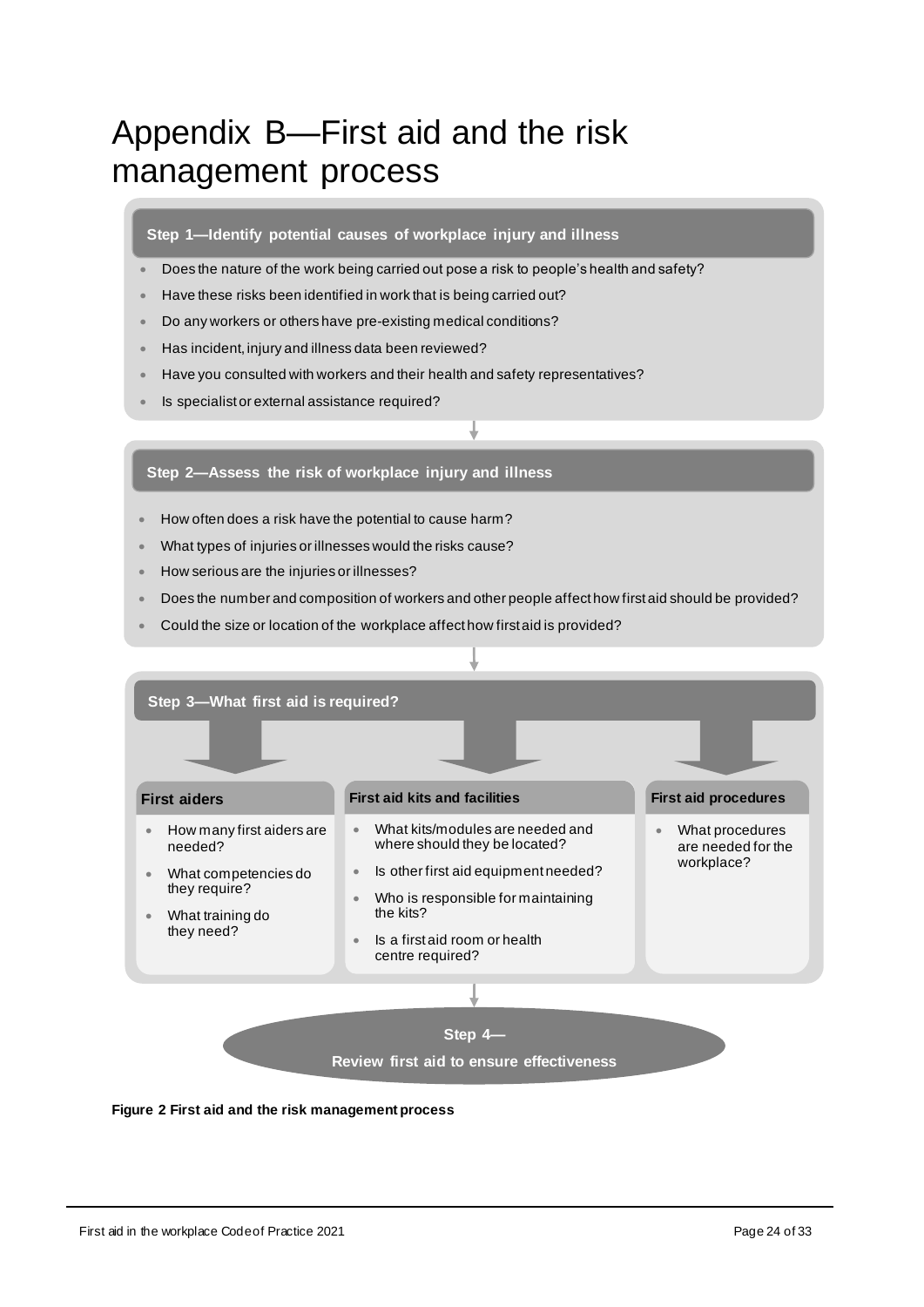# Appendix C – Summary of recommended first aid requirements

<span id="page-24-0"></span>

| Workplace                      | <b>First aiders</b>                     | <b>First aid kits</b>                                                                                                                                                                                                                                                                      | <b>First aid rooms</b>                 |
|--------------------------------|-----------------------------------------|--------------------------------------------------------------------------------------------------------------------------------------------------------------------------------------------------------------------------------------------------------------------------------------------|----------------------------------------|
| Low risk workplaces            | One first aider for every<br>50 workers | Basic first aid kit                                                                                                                                                                                                                                                                        | Recommended for 200 workers<br>or more |
| High risk workplaces           | One first aider for every<br>25 workers | Basic first aid kit plus additional equipment identified for<br>specific risks                                                                                                                                                                                                             | Recommended for 100 workers<br>or more |
| Remote high-risk<br>workplaces | One first aider for every<br>10 workers | In addition to the basic first aid kit<br>a heavy duty 10 cm crepe bandage for snake bites<br>large clean sheeting, for covering burns<br>thermal blanket, for treating shock<br>whistle for attracting attention<br>torch/flashlight, and<br>any equipment identified for specific risks. | <b>NA</b>                              |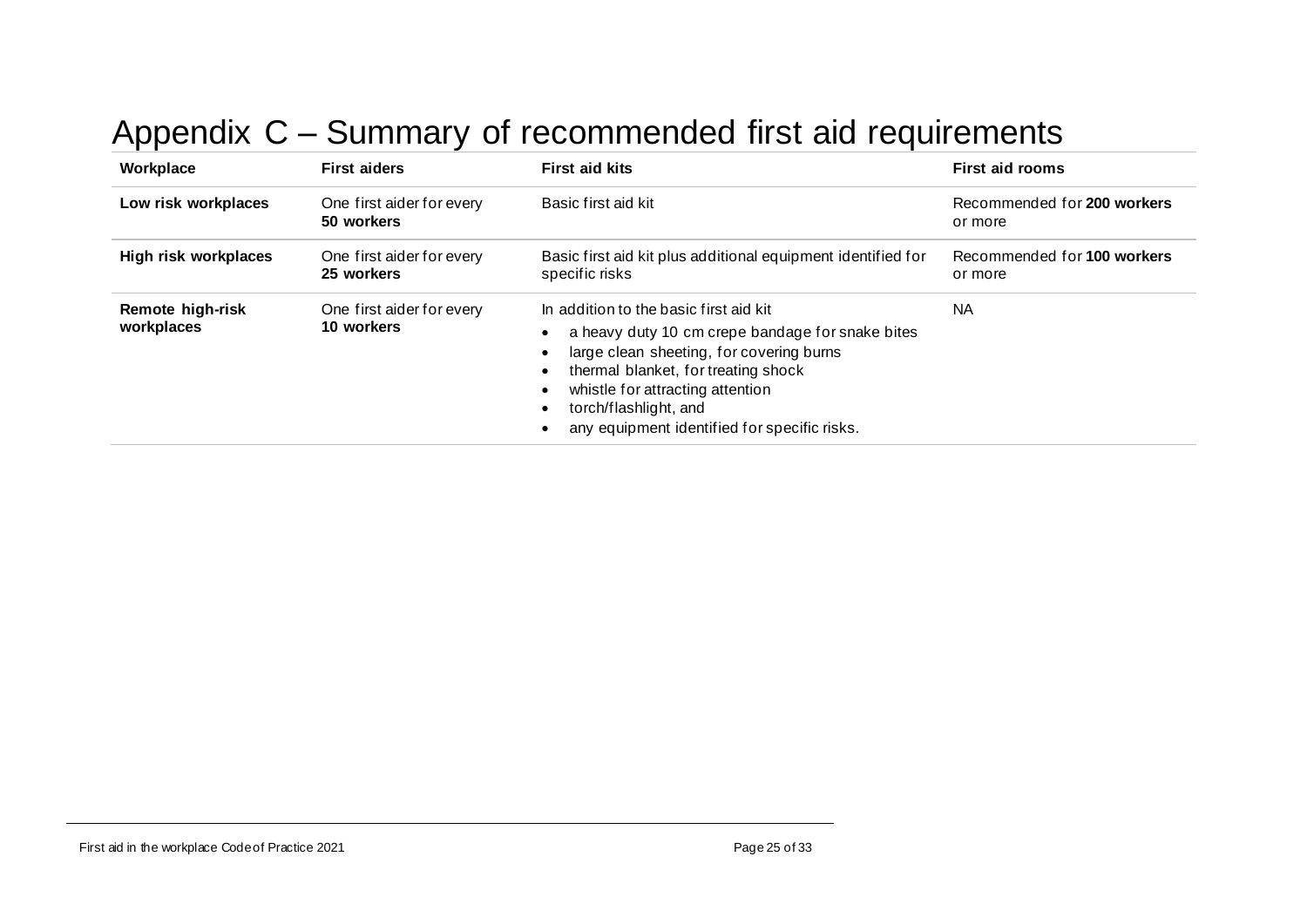# Appendix D—Example of a first aid assessment

This assessment of first aid requirements is included as an example only. It does not reflect the consultative processes that must occur or detail the assessment of each identified hazard.

#### **ABC Company—Office and manufacturing operation**

<span id="page-25-0"></span>

| The size and location of the workplace                                         |                                                            |  |  |
|--------------------------------------------------------------------------------|------------------------------------------------------------|--|--|
| Number of floors                                                               | $\overline{2}$                                             |  |  |
| Access between floors                                                          | Lifts and stairs                                           |  |  |
| Nearest hospital                                                               | 6 kilometres                                               |  |  |
| Nearest medical or occupational health service                                 | 2 kilometres                                               |  |  |
| Maximum time to medical service                                                | 15 minutes                                                 |  |  |
| The number and composition of the workers and other<br>people at the workplace |                                                            |  |  |
| Number of workers                                                              | 80 (15 office/65 factory) per shift                        |  |  |
| Number of other people                                                         | 2 to 5 visitors per day                                    |  |  |
| <b>Shifts</b>                                                                  | 3                                                          |  |  |
| Overtime worked                                                                | Yes-regularly                                              |  |  |
| Remote or isolated workers                                                     | None                                                       |  |  |
| Injuries, illnesses and incidents                                              |                                                            |  |  |
| Last 12 months claims data                                                     | $5 \times$ abrasions<br>$3 \times$ falls                   |  |  |
| Incidents not resulting in injury                                              | Incident where a trolley carrying disinfectants overturned |  |  |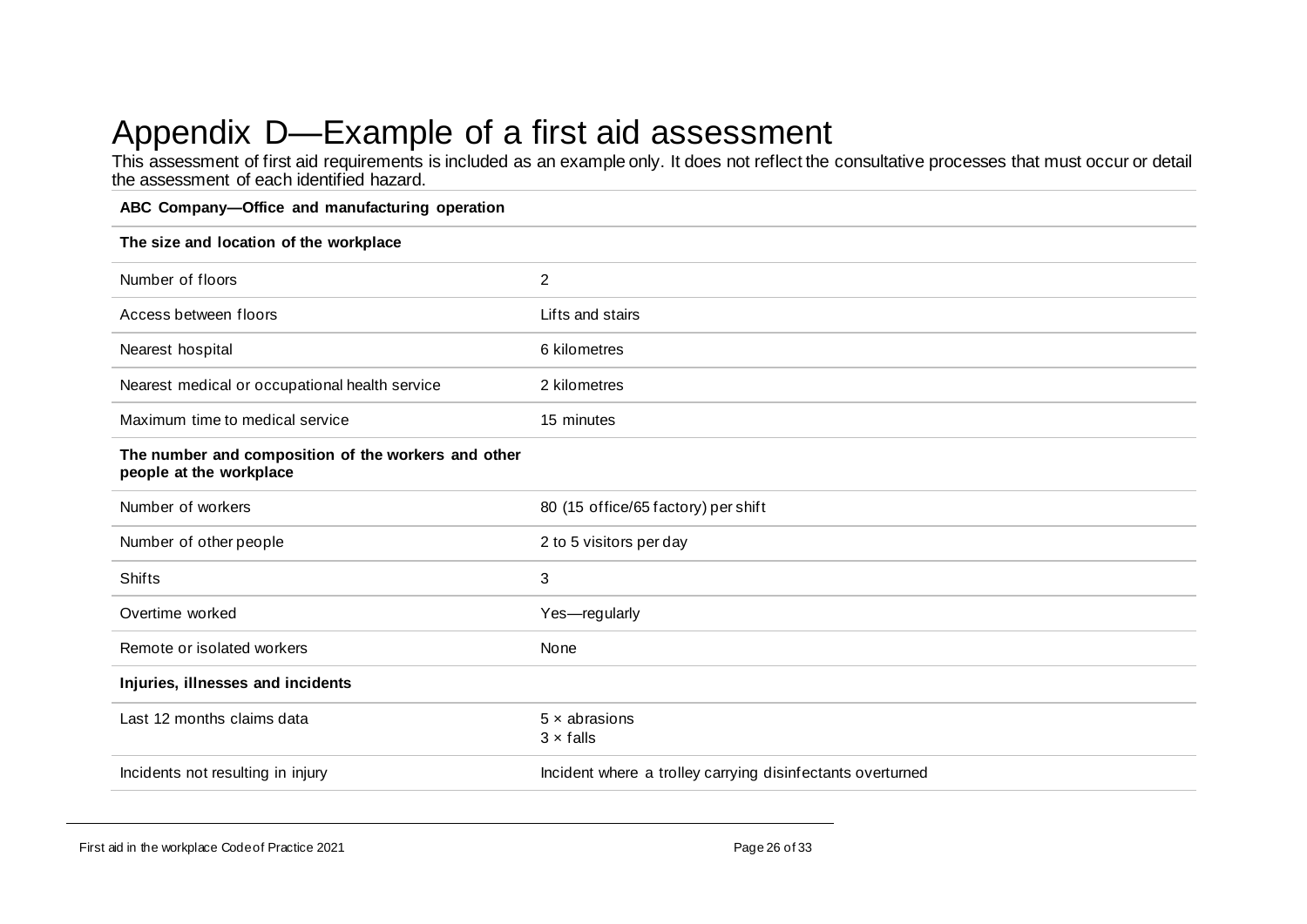#### **ABC Company—Office and manufacturing operation**

Other Worker handling a solvent reported symptom of breathing difficulty, eye irritation and dizziness

<span id="page-26-0"></span>

| <b>Hazards</b>                                                                                                                                                    | How the hazard could cause harm        |                                                                                                                                                                                                                                                                             | Likelihood of occurrence and degree of harm                                                                                                                                     | <b>First aid implications</b>                                                                                                    |
|-------------------------------------------------------------------------------------------------------------------------------------------------------------------|----------------------------------------|-----------------------------------------------------------------------------------------------------------------------------------------------------------------------------------------------------------------------------------------------------------------------------|---------------------------------------------------------------------------------------------------------------------------------------------------------------------------------|----------------------------------------------------------------------------------------------------------------------------------|
| <b>Hazardous</b><br>Respiratory illnesses, for example<br>chemicals:<br>an asthma emergency, cancers<br>and dermatitis<br><b>Solvents</b><br><b>Disinfectants</b> |                                        |                                                                                                                                                                                                                                                                             | Possible risk of daily exposure to hazardous chemicals<br>for 2 cleaners. Good ventilation is provided. Protective<br>equipment like gloves and aprons used by workers.         | Safety data sheets and labels<br>instruct to rinse cautiously with<br>water for several minutes.<br>Eye wash equipment required. |
| <b>Noise</b>                                                                                                                                                      | Hearing damage                         |                                                                                                                                                                                                                                                                             | Possible risk of daily exposure to noise for 65 factory<br>workers. Low noise emitting machines have been<br>purchased. Protective equipment like ear plugs used by<br>workers. | First aid only required in<br>extreme situations.                                                                                |
| <b>Manual handling</b>                                                                                                                                            | Muscular strain                        |                                                                                                                                                                                                                                                                             | Low risk of daily exposure to manual handling risks.<br>Mechanical aids, workstation alterations and systems of<br>work significantly eliminate and minimise risk.              | Possible strains and sprains<br>requiring ice packs, slings and<br>compression bandages.                                         |
| <b>Required first aid</b>                                                                                                                                         |                                        |                                                                                                                                                                                                                                                                             |                                                                                                                                                                                 |                                                                                                                                  |
| Number of first aiders needed                                                                                                                                     |                                        | 9-minimum three per shift, including one for the office and two for the factory                                                                                                                                                                                             |                                                                                                                                                                                 |                                                                                                                                  |
| Training and competencies for first aiders                                                                                                                        |                                        | Provide First Aid: providing competencies to recognise and respond to common life-threatening injuries or<br>illnesses using cardiopulmonary resuscitation (CPR) and other first aid procedures and provide<br>appropriate first aid for a range of injuries and illnesses. |                                                                                                                                                                                 |                                                                                                                                  |
| Number and location of kits                                                                                                                                       |                                        | Five kits: one on the office floor and four on the factory floor                                                                                                                                                                                                            |                                                                                                                                                                                 |                                                                                                                                  |
|                                                                                                                                                                   | Contents of first aid kits and modules | Standard workplace kit                                                                                                                                                                                                                                                      |                                                                                                                                                                                 |                                                                                                                                  |
| Kit maintenance                                                                                                                                                   |                                        |                                                                                                                                                                                                                                                                             | Tasked to five first aiders, one kit each                                                                                                                                       |                                                                                                                                  |

# Nature of the work being carried out and the nature of the hazards at the workplace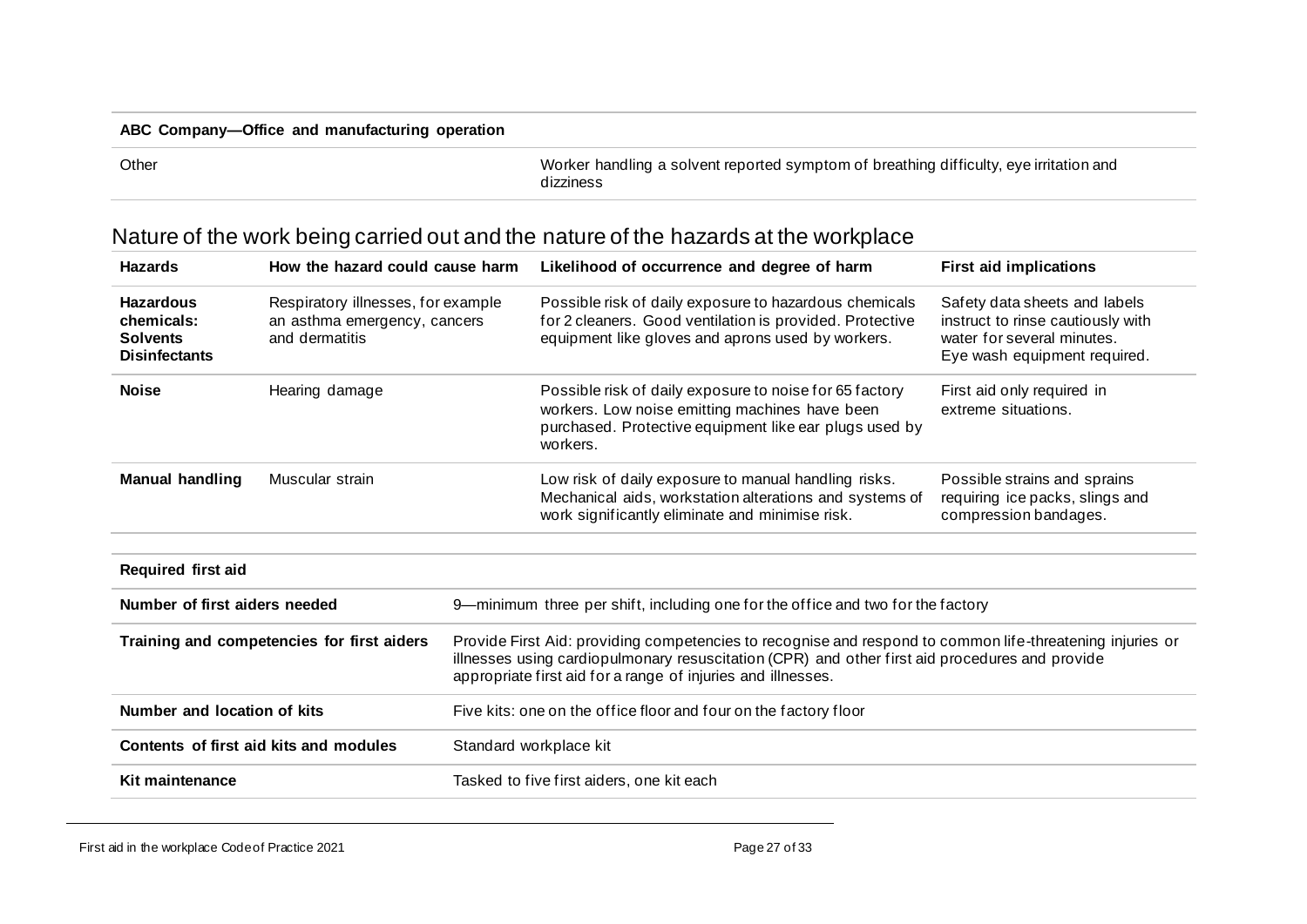**Required first aid**

**Additional equipment** Emergency eye wash equipment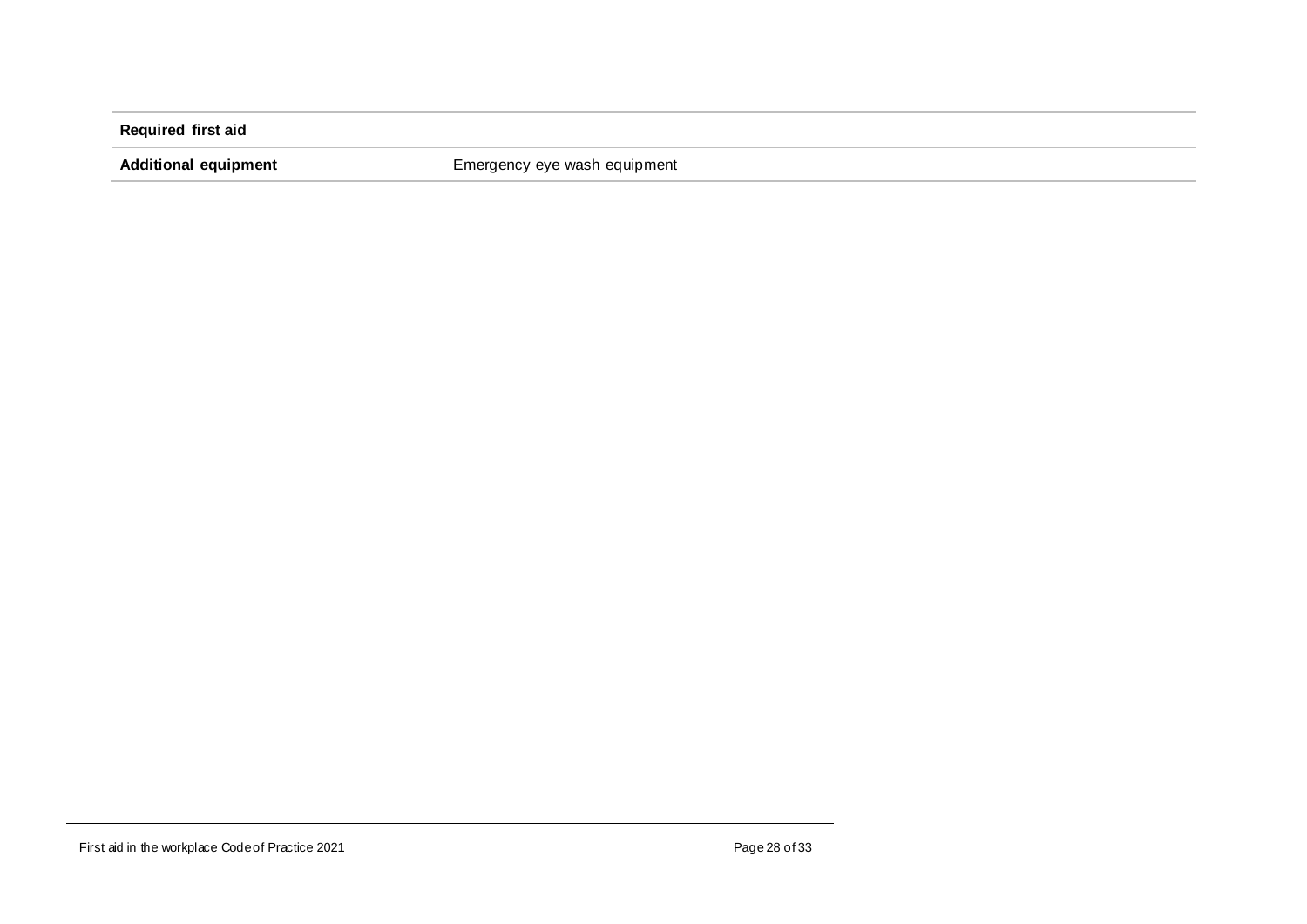# <span id="page-28-0"></span>Appendix E—Example of contents for first aid kits

For most workplaces, a first aid kit should include the following items.

**Instructions for providing first aid** – including Cardio-Pulmonary Resuscitation (CPR) flow chart

**Adhesive strips** (assorted sizes) for minor wound dressing.

**Splinter probes** (single use, disposable).

**Hypo-allergenic adhesive tape** for securing dressings and strapping.

**Eye pads** to protect eye injuries.

**Triangular bandage** for slings, support and/or padding.

**Crepe and conforming bandage** to hold dressings in place and provide support and compression.

**Wound/combine dressings** to control bleeding and for covering wounds.

**Non-adherent dressings/pads** for wound dressing.

**Safety pins** to secure bandages and slings.

**Scissors** for cutting dressings or clothing.

**Kidney dish** for holding dressings and instruments.

**Small dressings' bowl for holding liquids.** 

**Gauze squares** for cleaning wounds.

**Forceps/tweezers** for removing foreign bodies.

**Disposable nitrile, latex or vinyl examination gloves** for infection control.

**Sharps disposal container** for infection control and disposal purposes.

**Sterile saline solution or sterile water** for emergency eye wash or for irrigating eye wounds. The solution must be discarded after opening.

**Resuscitation mask** to be used by qualified personnel for resuscitation purposes.

**Antiseptic solution** for cleaning wounds and skin.

**Plastic bags** for waste disposal.

**Note pad and pen/pencil** for recording the injured or ill person's condition and treatment given.

**Re-usable ice-pack** for the management of strains, sprains and bruises.

Emergency rescue blanket for shock or hypothermia

Instant eye pack for the treatment of soft tissue injuries and some stings

Access to 20 minutes of clean running water or, if this is not available, hydrogel sachets for managing burns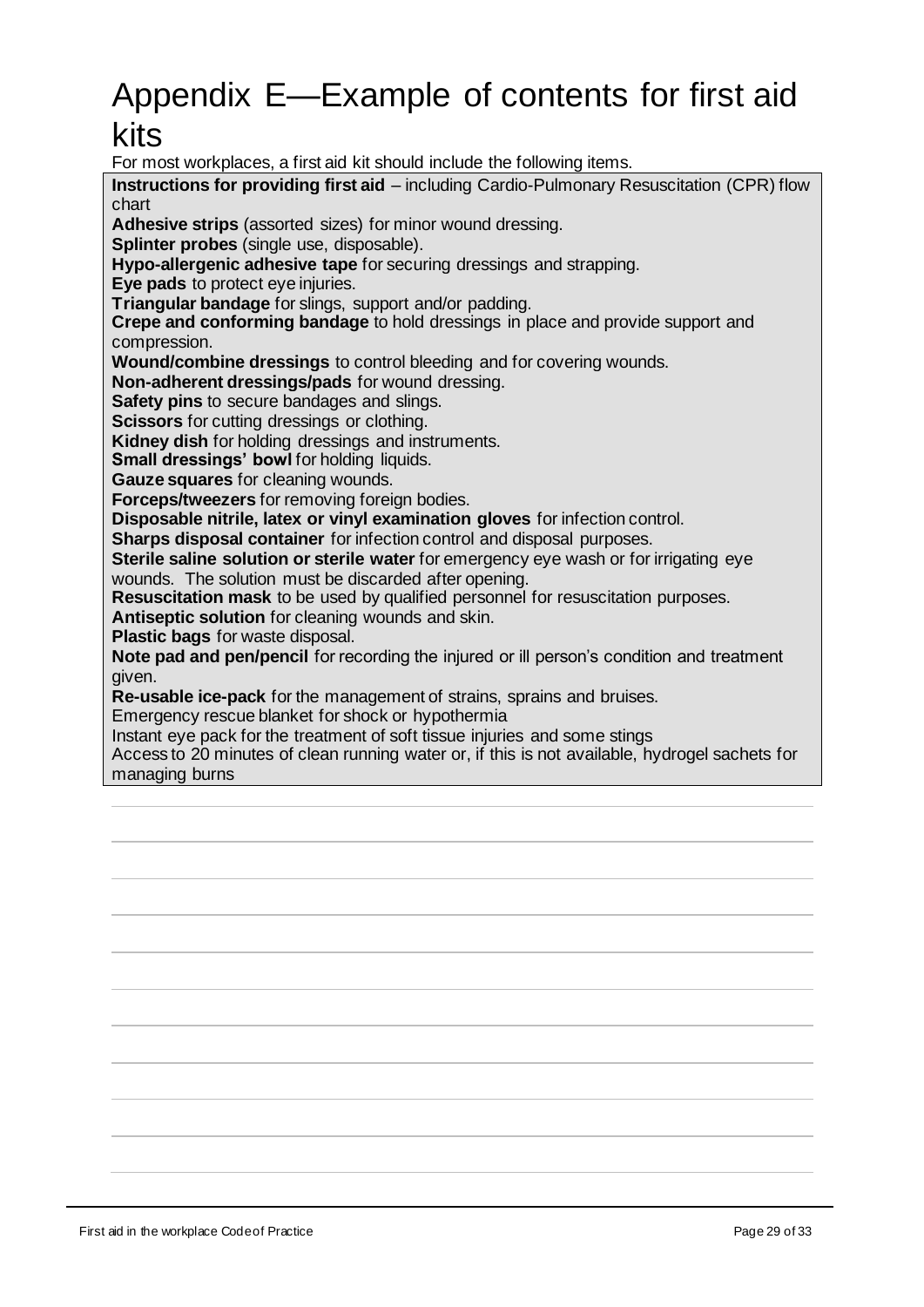Medication including analgesics like paracetamol and aspirin should not be included in first aid kits because of their potential to cause adverse health effects in some people including pregnant women and people with medical conditions like asthma. The supply of these medications may also be controlled by drugs and poisons laws. Workers requiring prescribed and over-the-counter medications should carry their own medication for their personal use as necessary.

However, workplaces may consider including an asthma-relieving inhaler and a spacer to treat asthma attacks and epinephrine auto-injector for the treatment of anaphylaxis or severe allergies. These should be stored according to the manufacturers' instructions and first aiders should be provided with appropriate training. [Queensland Health](https://www.health.qld.gov.au/__data/assets/pdf_file/0020/443801/fs-25-asthma-first-aid.pdf) regulates the purchase and administration of emergency first aid medicines and should be contacted for more information.

Some types of workplaces may require extra items to treat specific types of injuries or illnesses. These may also require your first aiders to have additional training.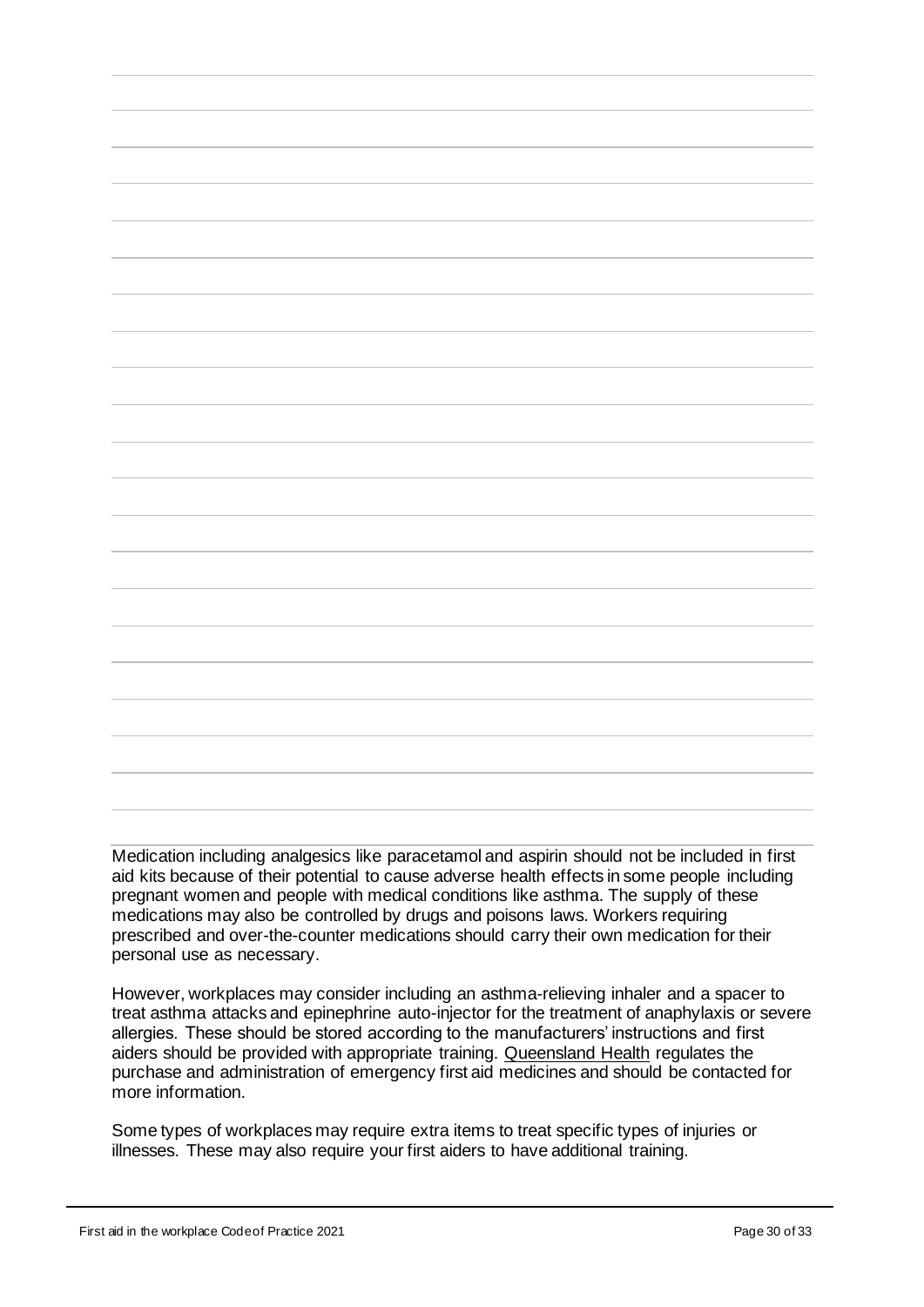## <span id="page-30-0"></span>Outdoor module

If work is performed outside and there is a risk of insect or plant stings or snake bites, assess whether a first aid kit should include:

- a heavy duty 10 cm crepe bandage for snake bites
- sting relief cream, gel or spray.

## <span id="page-30-1"></span>Remote module

Where people work in remote locations, a first aid kit should include:

- a heavy duty 10 cm crepe bandage for snake bites
- large clean sheeting, for covering burns
- thermal blanket, for treating shock
- whistle, for attracting attention
- torch/flashlight.

The appropriate contents will vary according to the nature of the work and its associated risks.

## <span id="page-30-2"></span>Burn module

If workers are at risk of receiving burns, a first aid kit should include:

- burn treatment instructions on two waterproof instruction cards: one for the first aid kit and the other to be located on the wall next to the emergency shower or water supply
- hydrogel, 8 x 3.5 gram sachets
- hydrogel dressings
- clean polythene sheets, small, medium and large
- 7.5 cm cotton conforming bandage.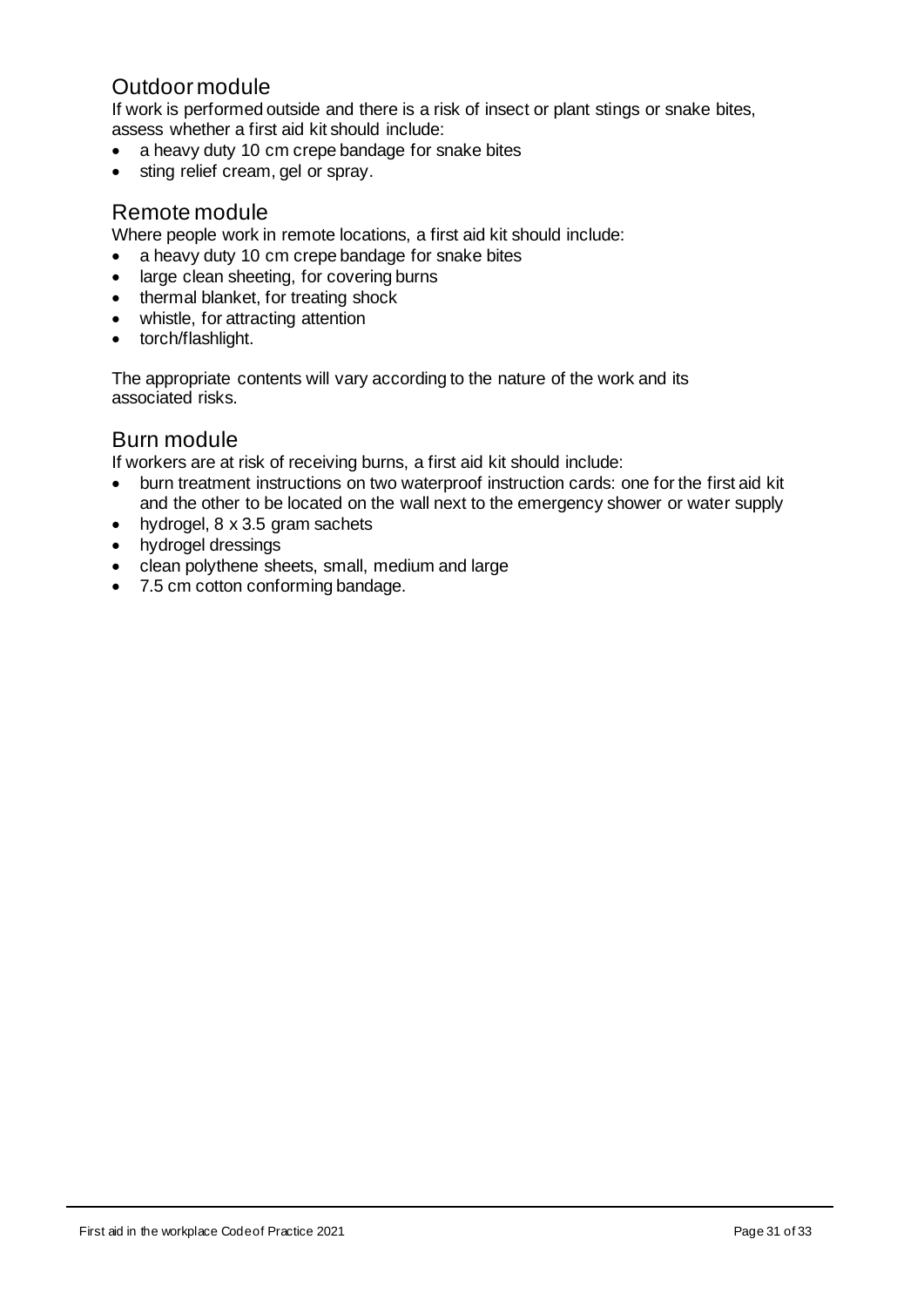# <span id="page-31-0"></span>Appendix F—Standard precautions for infection control

When providing first aid to an injured or ill person, first aiders could come into contact with blood or body substances. These can transfer infections to the first aider or other people they treat.

First aiders should assume they could be exposed to infection and take standard precautions when exposed to blood and body substances to protect themselves and others from infection risk. Standard precautions are work practices applied to all patients and their blood and body substances, regardless of their infectious status, to ensure a basic level of infection prevention and control. Standard precautions include hand hygiene, use of personal protective equipment (PPE), handling and disposal of sharps and waste, cleaning techniques and managing spills of blood and body substances.

## <span id="page-31-1"></span>Providing first aid safely

First aiders should wash their hands with soap and water or apply alcohol-based hand rub before and after administering first aid. First aiders should also wear PPE, including disposable gloves, to prevent contact with blood and body substances . Eye protection, a mask and protective clothing may also be necessary if splashes of blood or body substances are likely to occur.

You should establish procedures to protect first aiders and others from infection risk from the provision of first aid and contact with blood or body substances. Procedures could include:

- proper hand hygiene practices
- how to handle and dispose of sharps
- how to clean surfaces and reusable equipment
- how to manage spills and soiled laundry
- how to handle and dispose of waste
- when to use PPE, for example using resuscitation masks for cardiopulmonary resuscitation (CPR).

First aiders should be aware of what to do if they have accidental contact with blood or body substances, a sharps injury or contact with a person known to have a contagious illness. Any part of the body that comes in contact with blood or body substances should be washed with soap and water immediately. Prompt medical advice should be obtained.

Where there is a risk of disease, first aiders should be offered vaccinations in line with the [Department of Health Australian](https://www.health.gov.au/) Immunisation Handbook.

## <span id="page-31-2"></span>Contaminated items

Items soiled with blood or body substances should be placed in plastic bags and tied securely. Waste disposal must comply with state or local government requirements. Sharps including needles, syringes and disposable probes should be disposed of in a rigidwalled, puncture-resistant sharps container by the person who used them. Guidance on the design, construction, colour and markings of sharps containers is provided in:

- AS 4031: Non-reusable containers for the collection of sharp medical items used in health care areas
- AS/NZS 4261: Reusable containers for the collection of sharp items used in human and animal medical applications.

Reusable items contaminated with blood and body substances should be washed and disinfected by a competent person or disposed of safely.